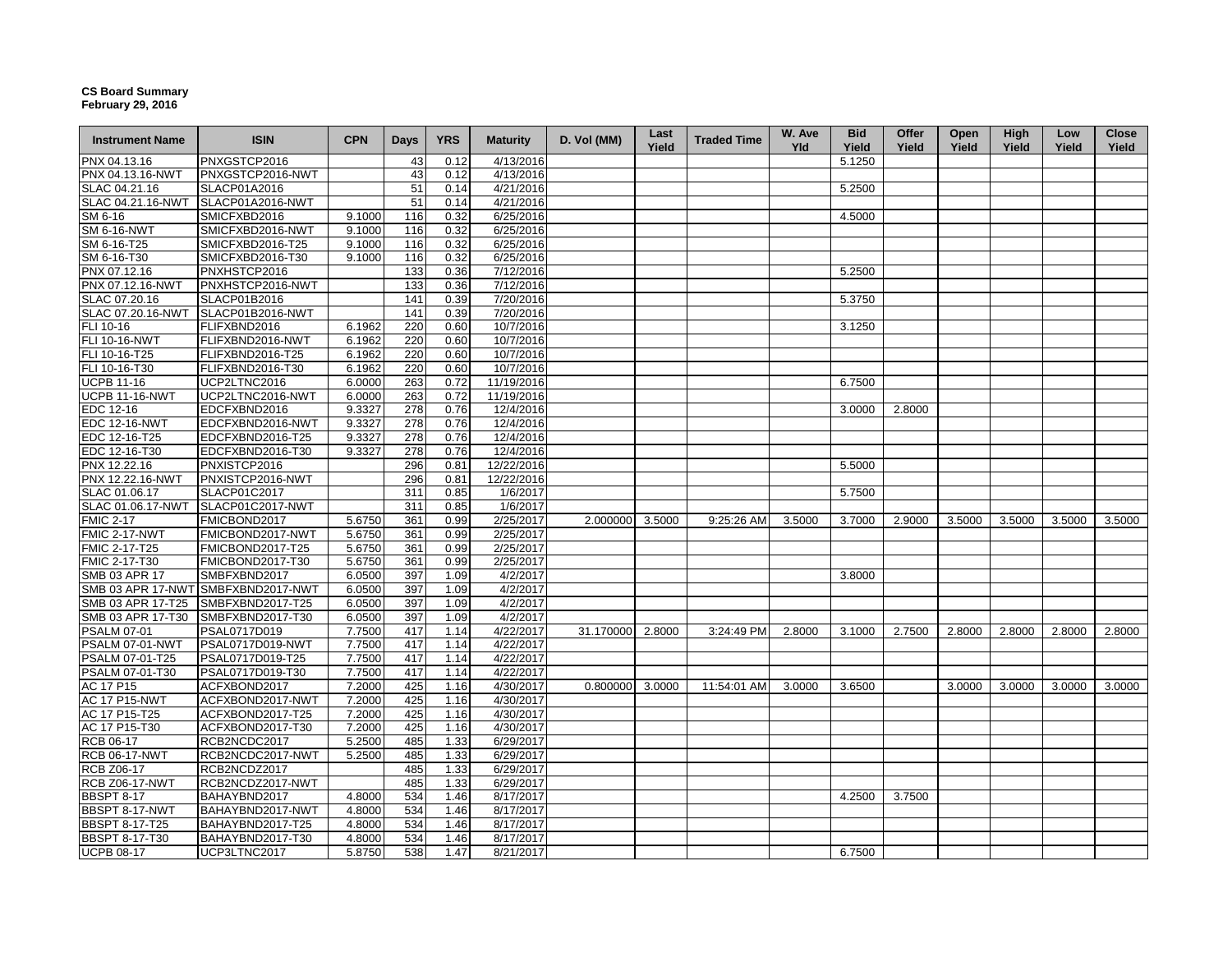| <b>Instrument Name</b> | <b>ISIN</b>      | <b>CPN</b> | <b>Days</b> | <b>YRS</b> | <b>Maturity</b> | D. Vol (MM)     | Last<br>Yield | <b>Traded Time</b> | W. Ave<br><b>Yld</b> | <b>Bid</b><br>Yield | Offer<br>Yield | Open<br>Yield | <b>High</b><br>Yield | Low<br>Yield | <b>Close</b><br>Yield |
|------------------------|------------------|------------|-------------|------------|-----------------|-----------------|---------------|--------------------|----------------------|---------------------|----------------|---------------|----------------------|--------------|-----------------------|
| <b>UCPB 08-17-NWT</b>  | UCP3LTNC2017-NWT | 5.8750     | 538         | 1.47       | 8/21/2017       |                 |               |                    |                      |                     |                |               |                      |              |                       |
| GLO 17 R15             | GLOFXBND2017     | 5.7500     | 549         | 1.50       | 9/1/2017        |                 |               |                    |                      | 3.9000              |                |               |                      |              |                       |
| <b>GLO 17 R15-NWT</b>  | GLOFXBND2017-NWT | 5.7500     | 549         | 1.50       | 9/1/2017        |                 |               |                    |                      |                     |                |               |                      |              |                       |
| GLO 17 R15-T25         | GLOFXBND2017-T25 | 5.7500     | 549         | 1.50       | 9/1/2017        |                 |               |                    |                      |                     |                |               |                      |              |                       |
| GLO 17 R15-T30         | GLOFXBND2017-T30 | 5.7500     | 549         | 1.50       | 9/1/2017        |                 |               |                    |                      |                     |                |               |                      |              |                       |
| CPG 09-17              | CPGIFXBD2017     | 6.0000     | 550         | 1.51       | 9/2/2017        |                 |               |                    |                      | 6.2500              | 5.8750         |               |                      |              |                       |
| CPG 09-17-NWT          | CPGIFXBD2017-NWT | 6.0000     | 550         | 1.51       | 9/2/2017        |                 |               |                    |                      |                     |                |               |                      |              |                       |
| CPG 09-17-T25          | CPGIFXBD2017-T25 | 6.0000     | 550         | 1.51       | 9/2/2017        |                 |               |                    |                      |                     |                |               |                      |              |                       |
| CPG 09-17-T30          | CPGIFXBD2017-T30 | 6.0000     | 550         | 1.51       | 9/2/2017        |                 |               |                    |                      |                     |                |               |                      |              |                       |
| RCB 11-17              | RCB3NCDC2017     | 5.2500     | 616         | 1.69       | 11/7/2017       |                 |               |                    |                      |                     |                |               |                      |              |                       |
| <b>RCB 11-17-NWT</b>   | RCB3NCDC2017-NWT | 5.2500     | 616         | 1.69       | 11/7/2017       |                 |               |                    |                      |                     |                |               |                      |              |                       |
| <b>FMIC 17 R16</b>     | FMIC2BND2017     | 5.5000     | 619         | 1.69       | 11/10/2017      | 5.000000 3.5000 |               | 9:25:58 AM         | 3.5000               | 3.8750              |                | 3.5000        | 3.5000               | 3.5000       | 3.5000                |
| FMIC 17 R16-NWT        | FMIC2BND2017-NWT | 5.5000     | 619         | 1.69       | 11/10/2017      |                 |               |                    |                      |                     |                |               |                      |              |                       |
| FMIC 17 R16-T25        | FMIC2BND2017-T25 | 5.5000     | 619         | 1.69       | 11/10/2017      |                 |               |                    |                      |                     |                |               |                      |              |                       |
| FMIC 17 R16-T30        | FMIC2BND2017-T30 | 5.5000     | 619         | 1.69       | 11/10/2017      |                 |               |                    |                      |                     |                |               |                      |              |                       |
| <b>SLI 18 R17</b>      | SLIFXBND2018     | 6.7284     | 1026        | 2.81       | 12/22/2018      |                 |               |                    |                      | 6.7284              |                |               |                      |              |                       |
| SLI 18 R17-NWT         | SLIFXBND2018-NWT | 6.7284     | 1026        | 2.81       | 12/22/2018      |                 |               |                    |                      |                     |                |               |                      |              |                       |
| SLI 18 R17-T25         | SLIFXBND2018-T25 | 6.7284     | 1026        | 2.81       | 12/22/2018      |                 |               |                    |                      |                     |                |               |                      |              |                       |
| SLI 18 R17-T30         | SLIFXBND2018-T30 | 6.7284     | 1026        | 2.81       | 12/22/2018      |                 |               |                    |                      |                     |                |               |                      |              |                       |
| <b>SMB 19 R17</b>      | SMB2FXBD2019     | 5.9300     | 1127        | 3.09       | 4/2/2019        |                 |               |                    |                      | 4.5000              | 4.0000         |               |                      |              |                       |
|                        |                  |            |             |            |                 |                 |               |                    |                      |                     |                |               |                      |              |                       |
| <b>SMB 19 R17-NWT</b>  | SMB2FXBD2019-NWT | 5.9300     | 1127        | 3.09       | 4/2/2019        |                 |               |                    |                      |                     |                |               |                      |              |                       |
| SMB 19 R17-T25         | SMB2FXBD2019-T25 | 5.9300     | 1127        | 3.09       | 4/2/2019        |                 |               |                    |                      |                     |                |               |                      |              |                       |
| SMB 19 R17-T30         | SMB2FXBD2019-T30 | 5.9300     | 1127        | 3.09       | 4/2/2019        |                 |               |                    |                      |                     |                |               |                      |              |                       |
| SMB 04-19              | SMBFXBND2019     | 10.5000    | 1128        | 3.09       | 4/3/2019        |                 |               |                    |                      | 4.7000              | 4.0000         |               |                      |              |                       |
| <b>SMB 04-19-NWT</b>   | SMBFXBND2019-NWT | 10.5000    | 1128        | 3.09       | 4/3/2019        |                 |               |                    |                      |                     |                |               |                      |              |                       |
| SMB 04-19-T25          | SMBFXBND2019-T25 | 10.5000    | 1128        | 3.09       | 4/3/2019        |                 |               |                    |                      |                     |                |               |                      |              |                       |
| SMB 04-19-T30          | SMBFXBND2019-T30 | 10.5000    | 1128        | 3.09       | 4/3/2019        |                 |               |                    |                      |                     |                |               |                      |              |                       |
| ALI 19 R17             | ALIFXBND2019     | 5.6250     | 1152        | 3.15       | 4/27/2019       |                 |               |                    |                      | 4.2500              | 3.8000         |               |                      |              |                       |
| ALI 19 R17-NWT         | ALIFXBND2019-NWT | 5.6250     | 1152        | 3.15       | 4/27/2019       |                 |               |                    |                      |                     |                |               |                      |              |                       |
| ALI 19 R17-T25         | ALIFXBND2019-T25 | 5.6250     | 1152        | 3.15       | 4/27/2019       |                 |               |                    |                      |                     |                |               |                      |              |                       |
| ALI 19 R17-T30         | ALIFXBND2019-T30 | 5.6250     | 1152        | 3.15       | 4/27/2019       |                 |               |                    |                      |                     |                |               |                      |              |                       |
| GLO 19 R17             | GLOFXBND2019     | 6.0000     | 1187        | 3.25       | 6/1/2019        |                 |               |                    |                      | 4.7500              |                |               |                      |              |                       |
| <b>GLO 19 R17-NWT</b>  | GLOFXBND2019-NWT | 6.0000     | 1187        | 3.25       | 6/1/2019        |                 |               |                    |                      |                     |                |               |                      |              |                       |
| GLO 19 R17-T25         | GLOFXBND2019-T25 | 6.0000     | 1187        | 3.25       | 6/1/2019        |                 |               |                    |                      |                     |                |               |                      |              |                       |
| GLO 19 R17-T30         | GLOFXBND2019-T30 | 6.0000     | 1187        | 3.25       | 6/1/2019        |                 |               |                    |                      |                     |                |               |                      |              |                       |
| <b>FLI 19 R17</b>      | FLIFXBND2019     | 6.2731     | 1194        | 3.27       | 6/8/2019        |                 |               |                    |                      | 4.5000              | 3.8000         |               |                      |              |                       |
| FLI 19 R17-NWT         | FLIFXBND2019-NWT | 6.2731     | 1194        | 3.27       | 6/8/2019        |                 |               |                    |                      |                     |                |               |                      |              |                       |
| FLI 19 R17-T25         | FLIFXBND2019-T25 | 6.2731     | 1194        | 3.27       | 6/8/2019        |                 |               |                    |                      |                     |                |               |                      |              |                       |
| FLI 19 R17-T30         | FLIFXBND2019-T30 | 6.2731     | 1194        | 3.27       | 6/8/2019        |                 |               |                    |                      |                     |                |               |                      |              |                       |
| SM 19 R17              | SMICFXBD2019     | 6.0000     | 1232        | 3.37       | 7/16/2019       |                 |               |                    |                      | 4.5000              | 3.8000         |               |                      |              |                       |
| <b>SM 19 R17-NWT</b>   | SMICFXBD2019-NWT | 6.0000     | 1232        | 3.37       | 7/16/2019       |                 |               |                    |                      |                     |                |               |                      |              |                       |
| SM 19 R17-T25          | SMICFXBD2019-T25 | 6.0000     | 1232        | 3.37       | 7/16/2019       |                 |               |                    |                      |                     |                |               |                      |              |                       |
| SM 19 R17-T30          | SMICFXBD2019-T30 | 6.0000     | 1232        | 3.37       | 7/16/2019       |                 |               |                    |                      |                     |                |               |                      |              |                       |
| <b>FMIC 19 R17</b>     | FMICBOND2019     | 5.7500     | 1257        | 3.44       | 8/10/2019       |                 |               |                    |                      | 6.0000              |                |               |                      |              |                       |
| FMIC 19 R17-NWT        | FMICBOND2019-NWT | 5.7500     | 1257        | 3.44       | 8/10/2019       |                 |               |                    |                      |                     |                |               |                      |              |                       |
| FMIC 19 R17-T25        | FMICBOND2019-T25 | 5.7500     | 1257        | 3.44       | 8/10/2019       |                 |               |                    |                      |                     |                |               |                      |              |                       |
| FMIC 19 R17-T30        | FMICBOND2019-T30 | 5.7500     | 1257        | 3.44       | 8/10/2019       |                 |               |                    |                      |                     |                |               |                      |              |                       |
| JGS 08-19              | JGSFXBND2019     | 5.2317     | 1274        | 3.49       | 8/27/2019       | 0.910000 3.8200 |               | 9:05:26 AM         | 3.8200               | 4.2750              | 3.8000         | 3.8200        | 3.8200               | 3.8200       | 3.8200                |
| JGS 08-19-NWT          | JGSFXBND2019-NWT | 5.2317     | 1274        | 3.49       | 8/27/2019       |                 |               |                    |                      |                     |                |               |                      |              |                       |
| JGS 08-19-T25          | JGSFXBND2019-T25 | 5.2317     | 1274        | 3.49       | 8/27/2019       |                 |               |                    |                      |                     |                |               |                      |              |                       |
| JGS 08-19-T30          | JGSFXBND2019-T30 | 5.2317     | 1274        | 3.49       | 8/27/2019       |                 |               |                    |                      |                     |                |               |                      |              |                       |
| <b>GTCAP 11-19</b>     | GTCFXBND2019     | 4.7106     | 1346        | 3.69       | 11/7/2019       |                 |               |                    |                      | 4.4500              |                |               |                      |              |                       |
| GTCAP 11-19-NWT        | GTCFXBND2019-NWT | 4.7106     | 1346        | 3.69       | 11/7/2019       |                 |               |                    |                      |                     |                |               |                      |              |                       |
| GTCAP 11-19-T25        | GTCFXBND2019-T25 | 4.7106     | 1346        | 3.69       | 11/7/2019       |                 |               |                    |                      |                     |                |               |                      |              |                       |
|                        |                  |            |             |            |                 |                 |               |                    |                      |                     |                |               |                      |              |                       |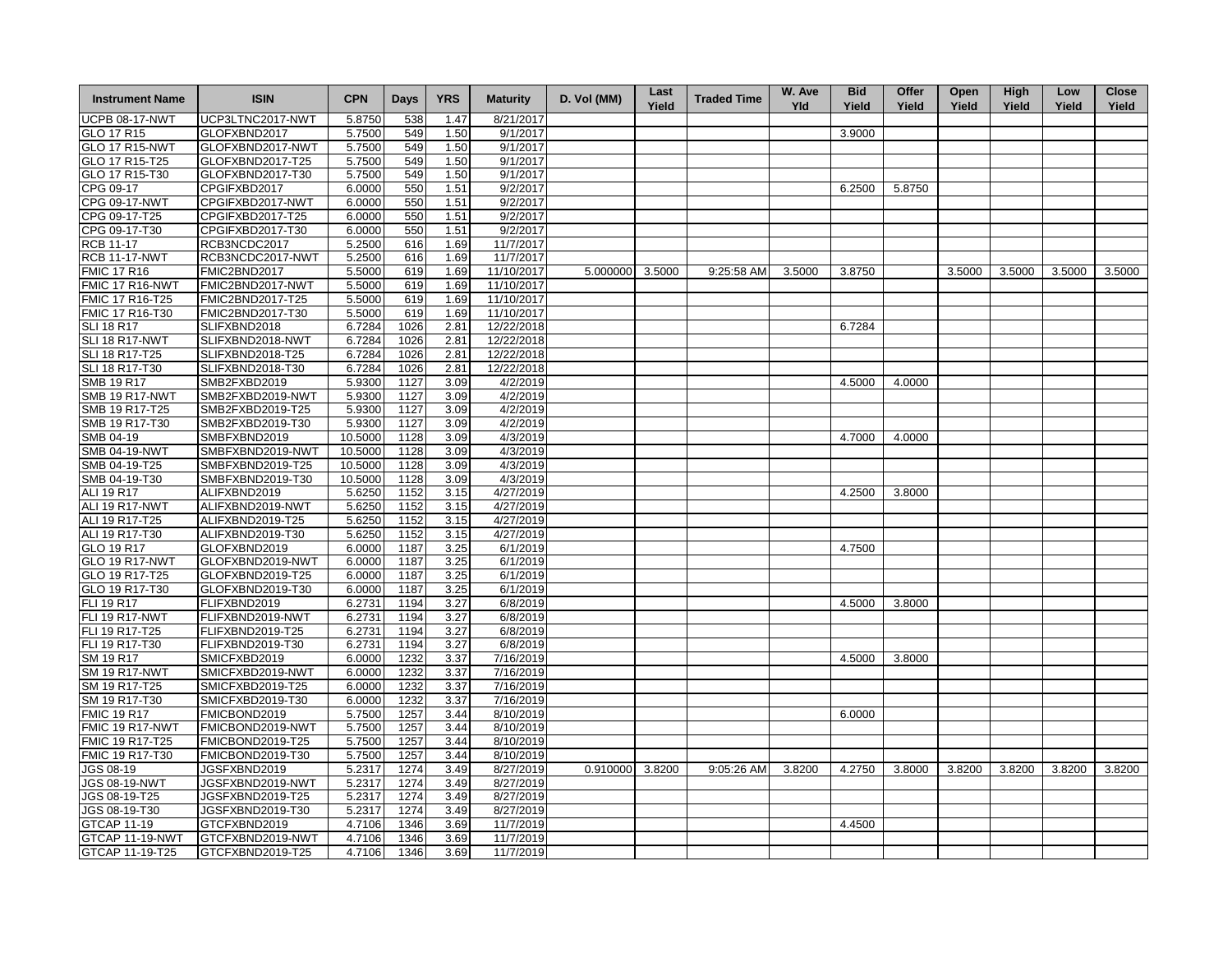| <b>Instrument Name</b> | <b>ISIN</b>      | <b>CPN</b> | Days | <b>YRS</b> | <b>Maturity</b> | D. Vol (MM)     | Last<br>Yield | <b>Traded Time</b> | W. Ave<br><b>Yld</b> | <b>Bid</b><br>Yield | Offer<br>Yield | Open<br>Yield | High<br>Yield | Low<br>Yield | <b>Close</b><br>Yield |
|------------------------|------------------|------------|------|------------|-----------------|-----------------|---------------|--------------------|----------------------|---------------------|----------------|---------------|---------------|--------------|-----------------------|
| GTCAP 11-19-T30        | GTCFXBND2019-T30 | 4.7106     | 1346 | 3.69       | 11/7/2019       |                 |               |                    |                      |                     |                |               |               |              |                       |
| <b>VLL 19 R17</b>      | VLLFXBND2019     | 5.6542     | 1348 | 3.69       | 11/9/2019       | 1.000000        | 5.3500        | 3:05:59 PM         | 5.3500               | 5.8500              | 5.3500         | 5.3500        | 5.3500        | 5.3500       | 5.3500                |
| VLL 19 R17-NWT         | VLLFXBND2019-NWT | 5.6542     | 1348 | 3.69       | 11/9/2019       |                 |               |                    |                      |                     |                |               |               |              |                       |
| <b>VLL 19 R17-T25</b>  | VLLFXBND2019-T25 | 5.6542     | 1348 | 3.69       | 11/9/2019       |                 |               |                    |                      |                     |                |               |               |              |                       |
| VLL 19 R17-T30         | VLLFXBND2019-T30 | 5.6542     | 1348 | 3.69       | 11/9/2019       |                 |               |                    |                      |                     |                |               |               |              |                       |
| AC 19 R16              | ACFXBOND2019     | 5.4500     | 1362 | 3.73       | 11/23/2019      | 1.000000        | 3.8500        | 3:46:03 PM         | 3.8500               | 4.2500              | 3.8000         | 3.8500        | 3.8500        | 3.8500       | 3.8500                |
| <b>AC 19 R16-NWT</b>   | ACFXBOND2019-NWT | 5.4500     | 1362 | 3.73       | 11/23/2019      |                 |               |                    |                      |                     |                |               |               |              |                       |
| AC 19 R16-T25          | ACFXBOND2019-T25 | 5.4500     | 1362 | 3.73       | 11/23/2019      |                 |               |                    |                      |                     |                |               |               |              |                       |
| AC 19 R16-T30          | ACFXBOND2019-T30 | 5.4500     | 1362 | 3.73       | 11/23/2019      |                 |               |                    |                      |                     |                |               |               |              |                       |
| <b>GTCAP 20 R17</b>    | GTCFXBND2020     | 4.8371     | 1458 | 3.99       | 2/27/2020       |                 |               |                    |                      | 5.1500              | 4.0000         |               |               |              |                       |
| GTCAP 20 R17-NWT       | GTCFXBND2020-NWT | 4.8371     | 1458 | 3.99       | 2/27/2020       |                 |               |                    |                      |                     |                |               |               |              |                       |
| GTCAP 20 R17-T25       | GTCFXBND2020-T25 | 4.8371     | 1458 | 3.99       | 2/27/2020       |                 |               |                    |                      |                     |                |               |               |              |                       |
| GTCAP 20 R17-T30       | GTCFXBND2020-T30 | 4.8371     | 1458 | 3.99       | 2/27/2020       |                 |               |                    |                      |                     |                |               |               |              |                       |
| <b>SMPH 03-20</b>      | SMPHFXBD2020     | 5.1000     | 1461 | 4.00       | 3/1/2020        |                 |               |                    |                      | 4.7000              |                |               |               |              |                       |
| <b>SMPH 03-20-NWT</b>  | SMPHFXBD2020-NWT | 5.1000     | 1461 | 4.00       | 3/1/2020        |                 |               |                    |                      |                     |                |               |               |              |                       |
| SMPH 03-20-T25         | SMPHFXBD2020-T25 | 5.1000     | 1461 | 4.00       | 3/1/2020        |                 |               |                    |                      |                     |                |               |               |              |                       |
| SMPH 03-20-T30         | SMPHFXBD2020-T30 | 5.1000     | 1461 | 4.00       | 3/1/2020        |                 |               |                    |                      |                     |                |               |               |              |                       |
| CPG 20 R18             | CPGIFXBD2020     | 6.6878     | 1462 | 4.00       | 3/2/2020        |                 |               |                    |                      | 6.7500              | 5.3000         |               |               |              |                       |
| <b>CPG 20 R18-NWT</b>  | CPGIFXBD2020-NWT | 6.6878     | 1462 | 4.00       | 3/2/2020        |                 |               |                    |                      |                     |                |               |               |              |                       |
| CPG 20 R18-T25         | CPGIFXBD2020-T25 | 6.6878     | 1462 | 4.00       | 3/2/2020        |                 |               |                    |                      |                     |                |               |               |              |                       |
| CPG 20 R18-T30         | CPGIFXBD2020-T30 | 6.6878     | 1462 | 4.00       | 3/2/2020        |                 |               |                    |                      |                     |                |               |               |              |                       |
| MBT 04-20              | MBTLTNCD2020     | 4.0000     | 1515 | 4.15       | 4/24/2020       |                 |               |                    |                      |                     |                |               |               |              |                       |
| EDC 20 R18             | EDCFXBND2020     | 4.1583     | 1524 | 4.17       | 5/3/2020        |                 |               |                    |                      | 5.5000              | 4.0000         |               |               |              |                       |
| <b>EDC 20 R18-NWT</b>  | EDCFXBND2020-NWT | 4.1583     | 1524 | 4.17       | 5/3/2020        |                 |               |                    |                      |                     |                |               |               |              |                       |
| EDC 20 R18-T25         | EDCFXBND2020-T25 | 4.1583     | 1524 | 4.17       | 5/3/2020        |                 |               |                    |                      |                     |                |               |               |              |                       |
| EDC 20 R18-T30         | EDCFXBND2020-T30 | 4.1583     | 1524 | 4.17       | 5/3/2020        |                 |               |                    |                      |                     |                |               |               |              |                       |
| PNB 06-20              | PNBLTNCD2020     | 4.1250     | 1564 | 4.28       | 6/12/2020       |                 |               |                    |                      |                     |                |               |               |              |                       |
| <b>RCB 06-20</b>       | RCBLTNCD2020     | 4.1250     | 1571 | 4.30       | 6/19/2020       |                 |               |                    |                      |                     |                |               |               |              |                       |
| GLO 20 R18             | GLOFXBND2020     | 4.8875     | 1599 | 4.38       | 7/17/2020       |                 |               |                    |                      | 4.3000              | 3.8000         |               |               |              |                       |
| <b>GLO 20 R18-NWT</b>  | GLOFXBND2020-NWT | 4.8875     | 1599 | 4.38       | 7/17/2020       |                 |               |                    |                      |                     |                |               |               |              |                       |
| GLO 20 R18-T25         | GLOFXBND2020-T25 | 4.8875     | 1599 | 4.38       | 7/17/2020       |                 |               |                    |                      |                     |                |               |               |              |                       |
| GLO 20 R18-T30         | GLOFXBND2020-T30 | 4.8875     | 1599 | 4.38       | 7/17/2020       |                 |               |                    |                      |                     |                |               |               |              |                       |
| <b>SLTC 20 R18</b>     | SLTCFXBD2020     | 4.9925     | 1635 | 4.48       | 8/22/2020       |                 |               |                    |                      | 5.7500              |                |               |               |              |                       |
| SLTC 20 R18-NWT        | SLTCFXBD2020-NWT | 4.9925     | 1635 | 4.48       | 8/22/2020       |                 |               |                    |                      |                     |                |               |               |              |                       |
| SLTC 20 R18-T25        | SLTCFXBD2020-T25 | 4.9925     | 1635 | 4.48       | 8/22/2020       |                 |               |                    |                      |                     |                |               |               |              |                       |
| SLTC 20 R18-T30        | SLTCFXBD2020-T30 | 4.9925     | 1635 | 4.48       | 8/22/2020       |                 |               |                    |                      |                     |                |               |               |              |                       |
| <b>BDO 10-20</b>       | BDO2LTNC2020     | 3.7500     | 1680 | 4.60       | 10/6/2020       |                 |               |                    |                      |                     |                |               |               |              |                       |
| ALI 20 R19             | ALIFXBND2020     | 4.6250     | 1684 | 4.61       | 10/10/2020      |                 |               |                    |                      | 4.3000              | 3.8000         |               |               |              |                       |
| ALI 20 R19-NWT         | ALIFXBND2020-NWT | 4.6250     | 1684 | 4.61       | 10/10/2020      |                 |               |                    |                      |                     |                |               |               |              |                       |
| ALI 20 R19-T25         | ALIFXBND2020-T25 | 4.6250     | 1684 | 4.61       | 10/10/2020      |                 |               |                    |                      |                     |                |               |               |              |                       |
| ALI 20 R19-T30         | ALIFXBND2020-T30 | 4.6250     | 1684 | 4.61       | 10/10/2020      |                 |               |                    |                      |                     |                |               |               |              |                       |
| <b>HOUSE 10-20</b>     | HOUSEFBD2020     | 6.2080     | 1690 | 4.63       | 10/16/2020      |                 |               |                    |                      | 6.2000              | 5.5000         |               |               |              |                       |
| HOUSE 10-20-NWT        | HOUSEFBD2020-NWT | 6.2080     | 1690 | 4.63       | 10/16/2020      |                 |               |                    |                      |                     |                |               |               |              |                       |
| HOUSE 10-20-T25        | HOUSEFBD2020-T25 | 6.2080     | 1690 | 4.63       | 10/16/2020      |                 |               |                    |                      |                     |                |               |               |              |                       |
| <b>HOUSE 10-20-T30</b> | HOUSEFBD2020-T30 | 6.2080     | 1690 | 4.63       | 10/16/2020      |                 |               |                    |                      |                     |                |               |               |              |                       |
| AEV 11-20              | AEV2FXBD2020     | 4.4722     | 1711 | 4.68       | 11/6/2020       |                 |               |                    |                      | 4.3000              |                |               |               |              |                       |
| <b>AEV 11-20-NWT</b>   | AEV2FXBD2020-NWT | 4.4722     | 1711 | 4.68       | 11/6/2020       |                 |               |                    |                      |                     |                |               |               |              |                       |
| AEV 11-20-T25          | AEV2FXBD2020-T25 | 4.4722     | 1711 | 4.68       | 11/6/2020       |                 |               |                    |                      |                     |                |               |               |              |                       |
| AEV 11-20-T30          | AEV2FXBD2020-T30 | 4.4722     | 1711 | 4.68       | 11/6/2020       |                 |               |                    |                      |                     |                |               |               |              |                       |
| FLI 20 R19             | FLIFXBND2020     | 4.8562     | 1713 | 4.69       | 11/8/2020       | 0.250000 4.7000 |               | 2:23:54 PM         | 4.7000               | 4.7000              | 4.0000         | 4.7000        | 4.7000        | 4.7000       | 4.7000                |
| <b>FLI 20 R19-NWT</b>  | FLIFXBND2020-NWT | 4.8562     | 1713 | 4.69       | 11/8/2020       |                 |               |                    |                      |                     |                |               |               |              |                       |
| FLI 20 R19-T25         | FLIFXBND2020-T25 | 4.8562     | 1713 | 4.69       | 11/8/2020       |                 |               |                    |                      |                     |                |               |               |              |                       |
|                        |                  | 4.8562     | 1713 | 4.69       | 11/8/2020       |                 |               |                    |                      |                     |                |               |               |              |                       |
| FLI 20 R19-T30         | FLIFXBND2020-T30 |            |      |            |                 |                 |               |                    |                      |                     |                |               |               |              |                       |
| <b>AEV 20 R19</b>      | AEVFXBND2020     | 4.4125     | 1726 | 4.73       | 11/21/2020      | 3.000000 3.9500 |               | 12:01:31 PM        | 3.9500               | 4.3000              | 3.9500         | 3.9500        | 3.9500        | 3.9500       | 3.9500                |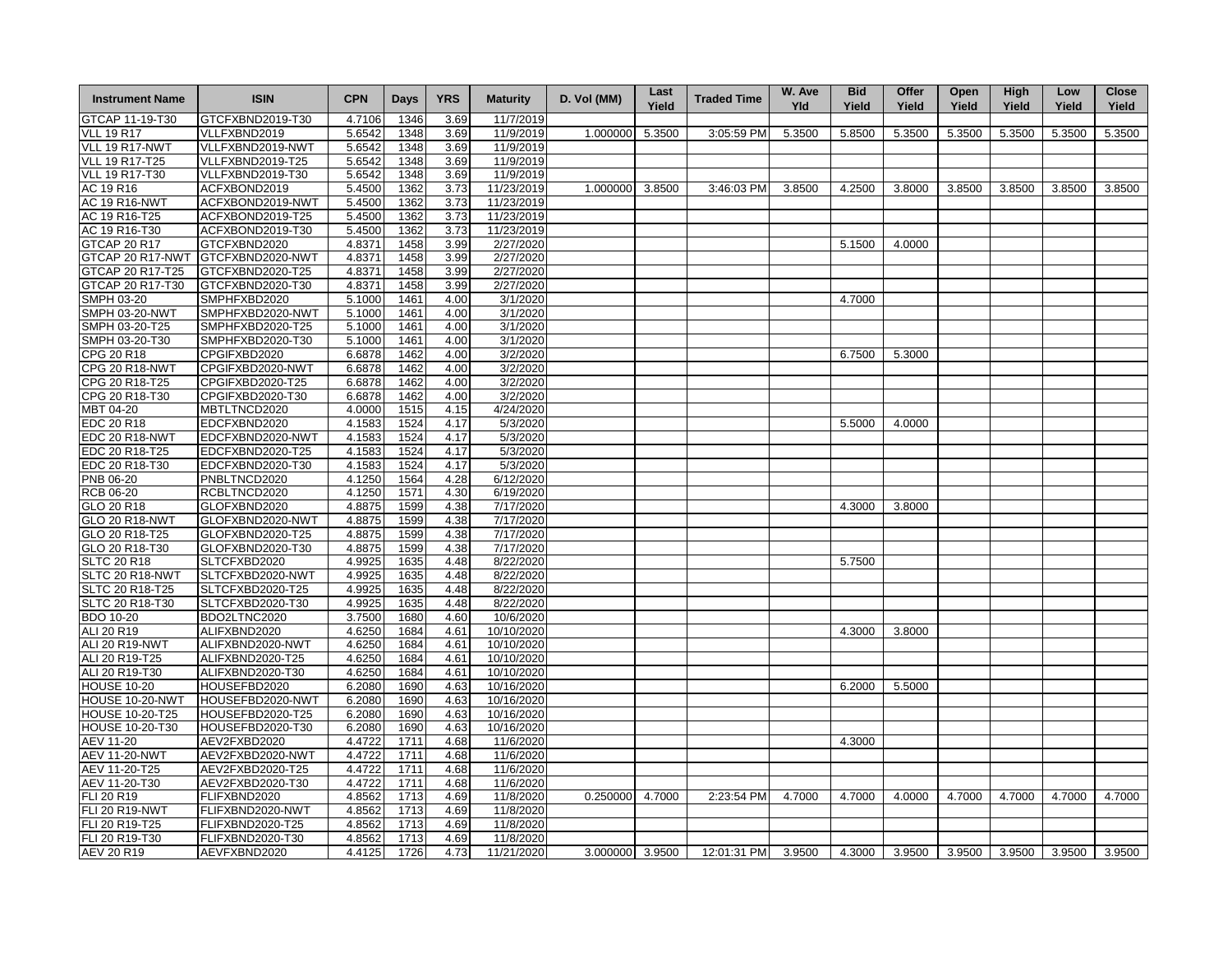| <b>Instrument Name</b> | <b>ISIN</b>      | <b>CPN</b> | <b>Days</b> | <b>YRS</b> | <b>Maturity</b> | D. Vol (MM)      | Last<br>Yield | <b>Traded Time</b> | W. Ave<br><b>Yld</b> | <b>Bid</b><br>Yield | Offer<br>Yield | Open<br>Yield | High<br>Yield | Low<br>Yield | <b>Close</b><br>Yield |
|------------------------|------------------|------------|-------------|------------|-----------------|------------------|---------------|--------------------|----------------------|---------------------|----------------|---------------|---------------|--------------|-----------------------|
| <b>AEV 20 R19-NWT</b>  | AEVFXBND2020-NWT | 4.4125     | 1726        | 4.73       | 11/21/2020      |                  |               |                    |                      |                     |                |               |               |              |                       |
| AEV 20 R19-T25         | AEVFXBND2020-T25 | 4.4125     | 1726        | 4.73       | 11/21/2020      |                  |               |                    |                      |                     |                |               |               |              |                       |
| AEV 20 R19-T30         | AEVFXBND2020-T30 | 4.4125     | 1726        | 4.73       | 11/21/2020      |                  |               |                    |                      |                     |                |               |               |              |                       |
| MER 20 P19             | MERFXBND2020     | 4.3750     | 1747        | 4.78       | 12/12/2020      | 2.000000         | 4.7500        | 9:24:53 AM         | 4.7500               | 4.4000              |                | 4.7500        | 4.7500        | 4.7500       | 4.7500                |
| <b>MER 20 P19-NWT</b>  | MERFXBND2020-NWT | 4.3750     | 1747        | 4.78       | 12/12/2020      |                  |               |                    |                      |                     |                |               |               |              |                       |
| MER 20 P19-T25         | MERFXBND2020-T25 | 4.3750     | 1747        | 4.78       | 12/12/2020      |                  |               |                    |                      |                     |                |               |               |              |                       |
| MER 20 P19-T30         | MERFXBND2020-T30 | 4.3750     | 1747        | 4.78       | 12/12/2020      |                  |               |                    |                      |                     |                |               |               |              |                       |
| TEL 21 R19             | TELFXBND2021     | 5.2250     | 1803        | 4.94       | 2/6/2021        | 11.800000        | 4.7500        | 10:46:51 AM        | 4.7151               | 4.7000              |                | 4.2500        | 4.8500        | 4.2500       | 4.7500                |
| <b>TEL 21 R19-NWT</b>  | TELFXBND2021-NWT | 5.2250     | 1803        | 4.94       | 2/6/2021        |                  |               |                    |                      |                     |                |               |               |              |                       |
| TEL 21 R19-T25         | TELFXBND2021-T25 | 5.2250     | 1803        | 4.94       | 2/6/2021        |                  |               |                    |                      |                     |                |               |               |              |                       |
| TEL 21 R19-T30         | TELFXBND2021-T30 | 5.2250     | 1803        | 4.94       | 2/6/2021        |                  |               |                    |                      |                     |                |               |               |              |                       |
| ABS 21 R19             | ABSFXBND2021     | 5.3350     | 1807        | 4.95       | 2/10/2021       |                  |               |                    |                      | 5.1990              |                |               |               |              |                       |
| <b>ABS 21 R19-NWT</b>  | ABSFXBND2021-NWT | 5.3350     | 1807        | 4.95       | 2/10/2021       |                  |               |                    |                      |                     |                |               |               |              |                       |
| ABS 21 R19-T25         | ABSFXBND2021-T25 | 5.3350     | 1807        | 4.95       | 2/10/2021       |                  |               |                    |                      |                     |                |               |               |              |                       |
| ABS 21 R19-T30         | ABSFXBND2021-T30 | 5.3350     | 1807        | 4.95       | 2/10/2021       |                  |               |                    |                      |                     |                |               |               |              |                       |
| <b>ROCK 21 R19</b>     | ROCKFXBD2021     | 5.0932     | 1812        | 4.96       | 2/15/2021       |                  |               |                    |                      | 5.1750              | 4.6000         |               |               |              |                       |
| ROCK 21 R19-NWT        | ROCKFXBD2021-NWT | 5.0932     | 1812        | 4.96       | 2/15/2021       |                  |               |                    |                      |                     |                |               |               |              |                       |
| ROCK 21 R19-T25        | ROCKFXBD2021-T25 | 5.0932     | 1812        | 4.96       | 2/15/2021       |                  |               |                    |                      |                     |                |               |               |              |                       |
| ROCK 21 R19-T30        | ROCKFXBD2021-T30 | 5.0932     | 1812        | 4.96       | 2/15/2021       |                  |               |                    |                      |                     |                |               |               |              |                       |
| SMPH 02-21             | SMPH2FBD2021     | 4.5095     | 1822        | 4.99       | 2/25/2021       | 2.000000         | 4.4500        | 3:52:25 PM         | 4.4500               | 4.4500              |                | 4.4500        | 4.4500        | 4.4500       | 4.4500                |
| <b>SMPH 02-21-NWT</b>  | SMPH2FBD2021-NWT | 4.5095     | 1822        | 4.99       | 2/25/2021       |                  |               |                    |                      |                     |                |               |               |              |                       |
| SMPH 02-21-T25         | SMPH2FBD2021-T25 | 4.5095     | 1822        | 4.99       | 2/25/2021       |                  |               |                    |                      |                     |                |               |               |              |                       |
| SMPH 02-21-T30         | SMPH2FBD2021-T30 | 4.5095     | 1822        | 4.99       | 2/25/2021       |                  |               |                    |                      |                     |                |               |               |              |                       |
| <b>JGS 21 R19</b>      | JGSFXBND2021     | 5.2442     | 1824        | 4.99       | 2/27/2021       | 30.500000        | 4.5000        | 10:28:47 AM        | 4.5000               | 4.5000              |                | 4.5000        | 4.5000        | 4.5000       | 4.5000                |
| <b>JGS 21 R19-NWT</b>  | JGSFXBND2021-NWT | 5.2442     | 1824        | 4.99       | 2/27/2021       |                  |               |                    |                      |                     |                |               |               |              |                       |
| JGS 21 R19-T25         | JGSFXBND2021-T25 | 5.2442     | 1824        | 4.99       | 2/27/2021       |                  |               |                    |                      |                     |                |               |               |              |                       |
| JGS 21 R19-T30         | JGSFXBND2021-T30 | 5.2442     | 1824        | 4.99       | 2/27/2021       |                  |               |                    |                      |                     |                |               |               |              |                       |
| <b>SLI 21 R18</b>      | SLIFXBND2021     | 6.7150     | 1847        | 5.06       | 3/22/2021       |                  |               |                    |                      | 6.7150              |                |               |               |              |                       |
| <b>SLI 21 R18-NWT</b>  | SLIFXBND2021-NWT | 6.7150     | 1847        | 5.06       | 3/22/2021       |                  |               |                    |                      |                     |                |               |               |              |                       |
| SLI 21 R18-T25         | SLIFXBND2021-T25 | 6.7150     | 1847        | 5.06       | 3/22/2021       |                  |               |                    |                      |                     |                |               |               |              |                       |
| SLI 21 R18-T30         | SLIFXBND2021-T30 | 6.7150     | 1847        | 5.06       | 3/22/2021       |                  |               |                    |                      |                     |                |               |               |              |                       |
| <b>MNTC 21 R19</b>     | MNTCFXBD2021     | 5.0700     | 1856        | 5.08       | 3/31/2021       |                  |               |                    |                      | 4.6000              |                |               |               |              |                       |
| <b>MNTC 21 R19-NWT</b> | MNTCFXBD2021-NWT | 5.0700     | 1856        | 5.08       | 3/31/2021       |                  |               |                    |                      |                     |                |               |               |              |                       |
| MNTC 21 R19-T25        | MNTCFXBD2021-T25 | 5.0700     | 1856        | 5.08       | 3/31/2021       |                  |               |                    |                      |                     |                |               |               |              |                       |
| MNTC 21 R19-T30        | MNTCFXBD2021-T30 | 5.0700     | 1856        | 5.08       | 3/31/2021       |                  |               |                    |                      |                     |                |               |               |              |                       |
| SMB 21 R19             | SMBFXBND2021     | 5.5000     | 1858        | 5.09       | 4/2/2021        | 11.950000 5.1000 |               | 3:32:54 PM         | 5.0837               | 4.9000              | 4.4000         | 5.0000        | 5.1000        | 5.0000       | 5.1000                |
| <b>SMB 21 R19-NWT</b>  | SMBFXBND2021-NWT | 5.5000     | 1858        | 5.09       | 4/2/2021        |                  |               |                    |                      |                     |                |               |               |              |                       |
| SMB 21 R19-T25         | SMBFXBND2021-T25 | 5.5000     | 1858        | 5.09       | 4/2/2021        |                  |               |                    |                      |                     |                |               |               |              |                       |
| SMB 21 R19-T30         | SMBFXBND2021-T30 | 5.5000     | 1858        | 5.09       | 4/2/2021        |                  |               |                    |                      |                     |                |               |               |              |                       |
| BP 04-21               | LBPLTNCD2021     | 3.7500     | 1865        | 5.11       | 4/9/2021        |                  |               |                    |                      |                     |                |               |               |              |                       |
| <b>VLL 21 R19</b>      | VLLFXBND2021     | 5.9437     | 1895        | 5.19       | 5/9/2021        |                  |               |                    |                      | 6.2500              |                |               |               |              |                       |
| VLL 21 R19-NWT         | VLLFXBND2021-NWT | 5.9437     | 1895        | 5.19       | 5/9/2021        |                  |               |                    |                      |                     |                |               |               |              |                       |
| VLL 21 R19-T25         | VLLFXBND2021-T25 | 5.9437     | 1895        | 5.19       | 5/9/2021        |                  |               |                    |                      |                     |                |               |               |              |                       |
| <b>VLL 21 R19-T30</b>  | VLLFXBND2021-T30 | 5.9437     | 1895        | 5.19       | 5/9/2021        |                  |               |                    |                      |                     |                |               |               |              |                       |
| AC 05-21               | ACFXBOND2021     | 6.8000     | 1898        | 5.20       | 5/12/2021       | 0.500000 4.0000  |               | 11:57:41 AM        | 4.0000               | 4.3000              | 3.9000         | 4.0000        | 4.0000        | 4.0000       | 4.0000                |
| AC 05-21-NWT           | ACFXBOND2021-NWT | 6.8000     | 1898        | 5.20       | 5/12/2021       |                  |               |                    |                      |                     |                |               |               |              |                       |
| AC 05-21-T25           | ACFXBOND2021-T25 | 6.8000     | 1898        | 5.20       | 5/12/2021       |                  |               |                    |                      |                     |                |               |               |              |                       |
| AC 05-21-T30           | ACFXBOND2021-T30 | 6.8000     | 1898        | 5.20       | 5/12/2021       |                  |               |                    |                      |                     |                |               |               |              |                       |
| SM 21 R19              | SMICFXBD2021     | 5.2958     | 1905        | 5.22       | 5/19/2021       | 0.100000         | 4.6000        | 3:57:16 PM         | 4.6000               | 4.6000              |                | 4.6000        | 4.6000        | 4.6000       | 4.6000                |
| <b>SM 21 R19-NWT</b>   | SMICFXBD2021-NWT | 5.2958     | 1905        | 5.22       | 5/19/2021       |                  |               |                    |                      |                     |                |               |               |              |                       |
| SM 21 R19-T25          | SMICFXBD2021-T25 | 5.2958     | 1905        | 5.22       | 5/19/2021       |                  |               |                    |                      |                     |                |               |               |              |                       |
| SM 21 R19-T30          | SMICFXBD2021-T30 | 5.2958     | 1905        | 5.22       | 5/19/2021       |                  |               |                    |                      |                     |                |               |               |              |                       |
| CHI 21 R19             | CHIFXBND2021     | 5.3200     | 1923        | 5.26       | 6/6/2021        |                  |               |                    |                      | 5.8000              | 4.9500         |               |               |              |                       |
| <b>CHI 21 R19-NWT</b>  | CHIFXBND2021-NWT | 5.3200     | 1923        | 5.26       | 6/6/2021        |                  |               |                    |                      |                     |                |               |               |              |                       |
|                        |                  |            |             |            |                 |                  |               |                    |                      |                     |                |               |               |              |                       |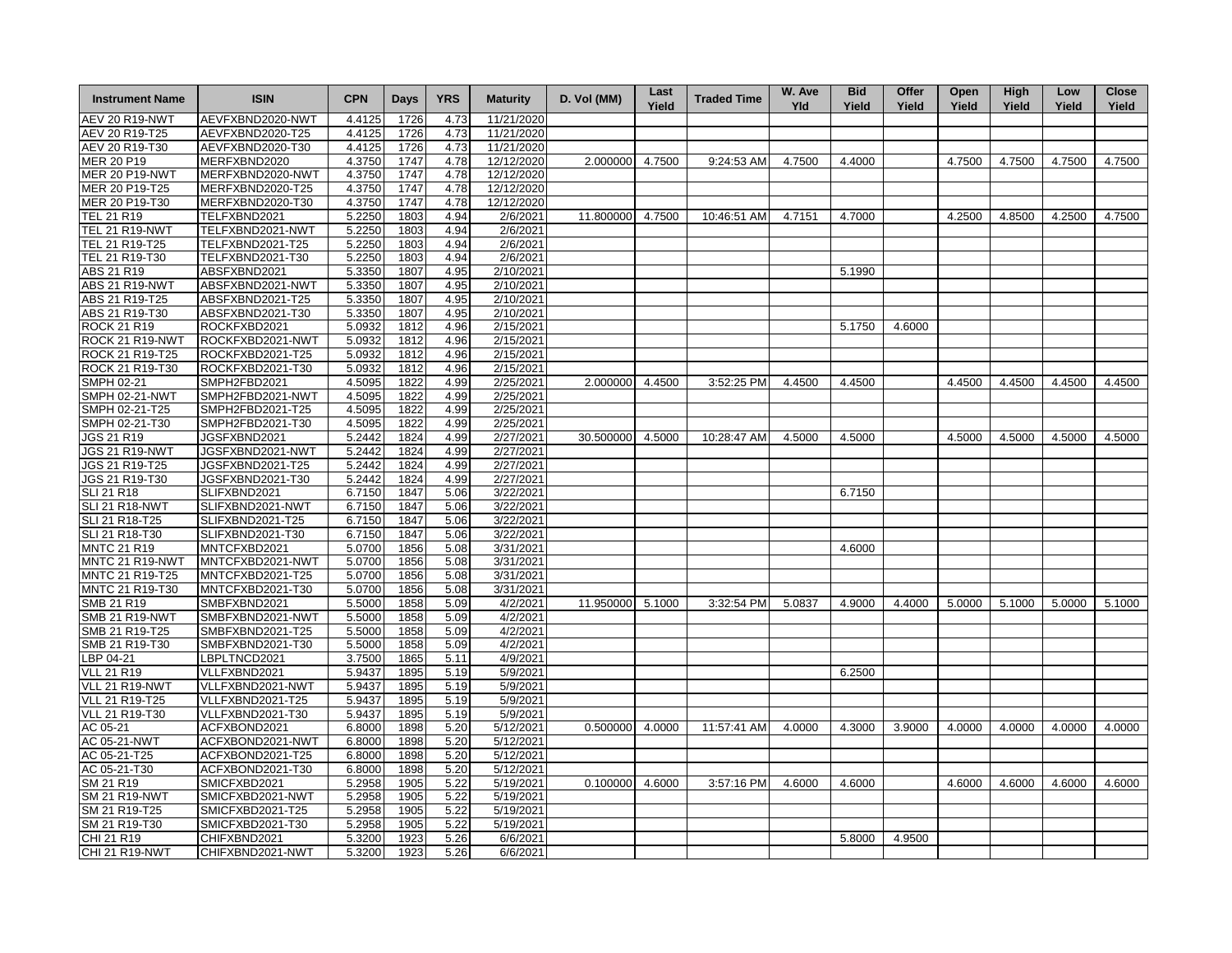| <b>Instrument Name</b>  | <b>ISIN</b>      | <b>CPN</b> | Days | <b>YRS</b> | <b>Maturity</b> | D. Vol (MM) | Last<br>Yield | <b>Traded Time</b> | W. Ave<br><b>Yld</b> | <b>Bid</b><br>Yield | Offer<br>Yield | Open<br>Yield | <b>High</b><br>Yield | Low<br>Yield | <b>Close</b><br>Yield |
|-------------------------|------------------|------------|------|------------|-----------------|-------------|---------------|--------------------|----------------------|---------------------|----------------|---------------|----------------------|--------------|-----------------------|
| CHI 21 R19-T25          | CHIFXBND2021-T25 | 5.3200     | 1923 | 5.26       | 6/6/2021        |             |               |                    |                      |                     |                |               |                      |              |                       |
| CHI 21 R19-T30          | CHIFXBND2021-T30 | 5.3200     | 1923 | 5.26       | 6/6/2021        |             |               |                    |                      |                     |                |               |                      |              |                       |
| GTCAP 21 R19            | GTCFXBND2021     | 5.1965     | 1985 | 5.43       | 8/7/2021        |             |               |                    |                      | 4.7000              |                |               |                      |              |                       |
| GTCAP 21 R19-NWT        | GTCFXBND2021-NWT | 5.1965     | 1985 | 5.43       | 8/7/2021        |             |               |                    |                      |                     |                |               |                      |              |                       |
| GTCAP 21 R19-T25        | GTCFXBND2021-T25 | 5.1965     | 1985 | 5.43       | 8/7/2021        |             |               |                    |                      |                     |                |               |                      |              |                       |
| GTCAP 21 R19-T30        | GTCFXBND2021-T30 | 5.1965     | 1985 | 5.43       | 8/7/2021        |             |               |                    |                      |                     |                |               |                      |              |                       |
| <b>SMPH 21 R19</b>      | SMPHFXBD2021     | 5.2006     | 2010 | 5.50       | 9/1/2021        |             |               |                    |                      | 4.7500              |                |               |                      |              |                       |
| SMPH 21 R19-NWT         | SMPHFXBD2021-NWT | 5.2006     | 2010 | 5.50       | 9/1/2021        |             |               |                    |                      |                     |                |               |                      |              |                       |
| SMPH 21 R19-T25         | SMPHFXBD2021-T25 | 5.2006     | 2010 | 5.50       | 9/1/2021        |             |               |                    |                      |                     |                |               |                      |              |                       |
| SMPH 21 R19-T30         | SMPHFXBD2021-T30 | 5.2006     | 2010 | 5.50       | 9/1/2021        |             |               |                    |                      |                     |                |               |                      |              |                       |
| CPG 21 R20              | CPGIFXBD2021     | 6.9758     | 2011 | 5.51       | 9/2/2021        |             |               |                    |                      | 7.0000              |                |               |                      |              |                       |
| <b>CPG 21 R20-NWT</b>   | CPGIFXBD2021-NWT | 6.9758     | 2011 | 5.51       | 9/2/2021        |             |               |                    |                      |                     |                |               |                      |              |                       |
| CPG 21 R20-T25          | CPGIFXBD2021-T25 | 6.9758     | 2011 | 5.51       | 9/2/2021        |             |               |                    |                      |                     |                |               |                      |              |                       |
| CPG 21 R20-T30          | CPGIFXBD2021-T30 | 6.9758     | 2011 | 5.51       | 9/2/2021        |             |               |                    |                      |                     |                |               |                      |              |                       |
| AP 21 R19               | APCFXBND2021     | 5.2050     | 2019 | 5.53       | 9/10/2021       |             |               |                    |                      | 4.6500              | 4.2500         |               |                      |              |                       |
| AP 21 R19-NWT           | APCFXBND2021-NWT | 5.2050     | 2019 | 5.53       | 9/10/2021       |             |               |                    |                      |                     |                |               |                      |              |                       |
| AP 21 R19-T25           | APCFXBND2021-T25 | 5.2050     | 2019 | 5.53       | 9/10/2021       |             |               |                    |                      |                     |                |               |                      |              |                       |
| AP 21 R19-T30           | APCFXBND2021-T30 | 5.2050     | 2019 | 5.53       | 9/10/2021       |             |               |                    |                      |                     |                |               |                      |              |                       |
| MBT 11-21               | MBTLTNCD2021     | 4.2500     | 2091 | 5.72       | 11/21/2021      |             |               |                    |                      |                     |                |               |                      |              |                       |
| FLI 21 R20              | FLIFXBND2021     | 5.4000     | 2104 | 5.76       | 12/4/2021       |             |               |                    |                      | 4.9000              | 4.4500         |               |                      |              |                       |
| FLI 21 R20-NWT          | FLIFXBND2021-NWT | 5.4000     | 2104 | 5.76       | 12/4/2021       |             |               |                    |                      |                     |                |               |                      |              |                       |
| FLI 21 R20-T25          | FLIFXBND2021-T25 | 5.4000     | 2104 | 5.76       | 12/4/2021       |             |               |                    |                      |                     |                |               |                      |              |                       |
| FLI 21 R20-T30          | FLIFXBND2021-T30 | 5.4000     | 2104 | 5.76       | 12/4/2021       |             |               |                    |                      |                     |                |               |                      |              |                       |
| <b>RLC 02-22</b>        | RLCFXBND2022     | 4.8000     | 2185 | 5.98       | 2/23/2022       |             |               |                    |                      | 4.9500              | 4.4000         |               |                      |              |                       |
| <b>RLC 02-22-NWT</b>    | RLCFXBND2022-NWT | 4.8000     | 2185 | 5.98       | 2/23/2022       |             |               |                    |                      |                     |                |               |                      |              |                       |
| RLC 02-22-T25           | RLCFXBND2022-T25 | 4.8000     | 2185 | 5.98       | 2/23/2022       |             |               |                    |                      |                     |                |               |                      |              |                       |
| RLC 02-22-T30           | RLCFXBND2022-T30 | 4.8000     | 2185 | 5.98       | 2/23/2022       |             |               |                    |                      |                     |                |               |                      |              |                       |
| SMB 22 R19              | SMBFXBND2022     | 6.6000     | 2223 | 6.09       | 4/2/2022        |             |               |                    |                      | 5.0000              | 4.7000         |               |                      |              |                       |
| <b>SMB 22 R19-NWT</b>   | SMBFXBND2022-NWT | 6.6000     | 2223 | 6.09       | 4/2/2022        |             |               |                    |                      |                     |                |               |                      |              |                       |
| SMB 22 R19-T25          | SMBFXBND2022-T25 | 6.6000     | 2223 | 6.09       | 4/2/2022        |             |               |                    |                      |                     |                |               |                      |              |                       |
| SMB 22 R19-T30          | SMBFXBND2022-T30 | 6.6000     | 2223 | 6.09       | 4/2/2022        |             |               |                    |                      |                     |                |               |                      |              |                       |
| ALI 22 R19              | ALIFXBND2022     | 6.0000     | 2248 | 6.15       | 4/27/2022       |             |               |                    |                      | 4.6000              | 4.1000         |               |                      |              |                       |
| ALI 22 R19-NWT          | ALIFXBND2022-NWT | 6.0000     | 2248 | 6.15       | 4/27/2022       |             |               |                    |                      |                     |                |               |                      |              |                       |
| ALI 22 R19-T25          | ALIFXBND2022-T25 | 6.0000     | 2248 | 6.15       | 4/27/2022       |             |               |                    |                      |                     |                |               |                      |              |                       |
| ALI 22 R19-T30          | ALIFXBND2022-T30 | 6.0000     | 2248 | 6.15       | 4/27/2022       |             |               |                    |                      |                     |                |               |                      |              |                       |
| ALI 22 4.5              | ALI2FXBD2022     | 4.5000     | 2250 | 6.16       | 4/29/2022       |             |               |                    |                      | 4.5000              | 4.1000         |               |                      |              |                       |
| ALI 22 4.5-NWT          | ALI2FXBD2022-NWT | 4.5000     | 2250 | 6.16       | 4/29/2022       |             |               |                    |                      |                     |                |               |                      |              |                       |
| ALI 22 4.5-T25          | ALI2FXBD2022-T25 | 4.5000     | 2250 | 6.16       | 4/29/2022       |             |               |                    |                      |                     |                |               |                      |              |                       |
| ALI 22 4.5-T30          | ALI2FXBD2022-T30 | 4.5000     | 2250 | 6.16       | 4/29/2022       |             |               |                    |                      |                     |                |               |                      |              |                       |
| <b>SLTC 22 R20</b>      | SLTCFXBD2022     | 5.5796     | 2273 | 6.22       | 5/22/2022       |             |               |                    |                      | 5.2000              | 4.5000         |               |                      |              |                       |
| SLTC 22 R20-NWT         | SLTCFXBD2022-NWT | 5.5796     | 2273 | 6.22       | 5/22/2022       |             |               |                    |                      |                     |                |               |                      |              |                       |
| SLTC 22 R20-T25         | SLTCFXBD2022-T25 | 5.5796     | 2273 | 6.22       | 5/22/2022       |             |               |                    |                      |                     |                |               |                      |              |                       |
| SLTC 22 R20-T30         | SLTCFXBD2022-T30 | 5.5796     | 2273 | 6.22       | 5/22/2022       |             |               |                    |                      |                     |                |               |                      |              |                       |
| <b>HOUSE 22 R20</b>     | HOUSEFBD2022     | 6.1310     | 2328 | 6.37       | 7/16/2022       |             |               |                    |                      | 6.8750              |                |               |                      |              |                       |
| HOUSE 22 R20-NWT        | HOUSEFBD2022-NWT | 6.1310     | 2328 | 6.37       | 7/16/2022       |             |               |                    |                      |                     |                |               |                      |              |                       |
| <b>HOUSE 22 R20-T25</b> | HOUSEFBD2022-T25 | 6.1310     | 2328 | 6.37       | 7/16/2022       |             |               |                    |                      |                     |                |               |                      |              |                       |
|                         |                  |            | 2328 |            |                 |             |               |                    |                      |                     |                |               |                      |              |                       |
| <b>HOUSE 22 R20-T30</b> | HOUSEFBD2022-T30 | 6.1310     |      | 6.37       | 7/16/2022       |             |               |                    |                      | 4.9000              |                |               |                      |              |                       |
| SM 22 R19               | SMICFXBD2022     | 6.9442     | 2328 | 6.37       | 7/16/2022       |             |               |                    |                      |                     | 4.5000         |               |                      |              |                       |
| <b>SM 22 R19-NWT</b>    | SMICFXBD2022-NWT | 6.9442     | 2328 | 6.37       | 7/16/2022       |             |               |                    |                      |                     |                |               |                      |              |                       |
| SM 22 R19-T25           | SMICFXBD2022-T25 | 6.9442     | 2328 | 6.37       | 7/16/2022       |             |               |                    |                      |                     |                |               |                      |              |                       |
| SM 22 R19-T30           | SMICFXBD2022-T30 | 6.9442     | 2328 | 6.37       | 7/16/2022       |             |               |                    |                      |                     |                |               |                      |              |                       |
| <b>AEV 22 R20</b>       | AEVFXBND2022     | 5.0056     | 2349 | 6.43       | 8/6/2022        |             |               |                    |                      | 4.6000              |                |               |                      |              |                       |
| <b>AEV 22 R20-NWT</b>   | AEVFXBND2022-NWT | 5.0056     | 2349 | 6.43       | 8/6/2022        |             |               |                    |                      |                     |                |               |                      |              |                       |
| AEV 22 R20-T25          | AEVFXBND2022-T25 | 5.0056     | 2349 | 6.43       | 8/6/2022        |             |               |                    |                      |                     |                |               |                      |              |                       |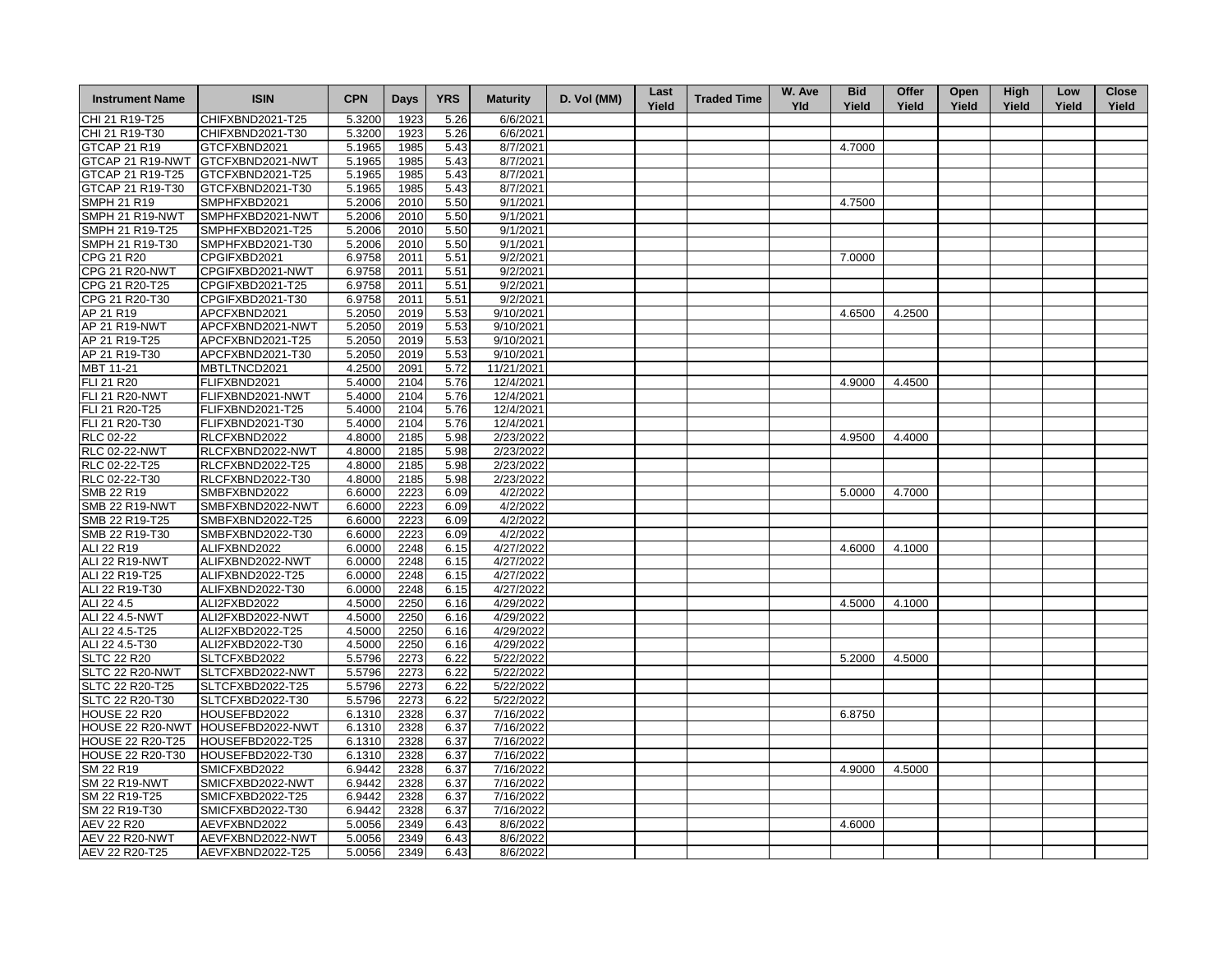| <b>Instrument Name</b>             | <b>ISIN</b>                          | <b>CPN</b>       | <b>Days</b>  | <b>YRS</b>   | <b>Maturity</b>       | D. Vol (MM)     | Last<br>Yield | <b>Traded Time</b> | W. Ave<br><b>Yld</b> | <b>Bid</b><br>Yield | Offer<br>Yield | Open<br>Yield | <b>High</b><br>Yield | Low<br>Yield | <b>Close</b><br>Yield |
|------------------------------------|--------------------------------------|------------------|--------------|--------------|-----------------------|-----------------|---------------|--------------------|----------------------|---------------------|----------------|---------------|----------------------|--------------|-----------------------|
| AEV 22 R20-T30                     | AEVFXBND2022-T30                     | 5.0056           | 2349         | 6.43         | 8/6/2022              |                 |               |                    |                      |                     |                |               |                      |              |                       |
| FLI 22 R20                         | FLIFXBND2022                         | 5.3567           | 2363         | 6.47         | 8/20/2022             |                 |               |                    |                      | 5.0000              |                |               |                      |              |                       |
| <b>FLI 22 R20-NWT</b>              | FLIFXBND2022-NWT                     | 5.3567           | 2363         | 6.47         | 8/20/2022             |                 |               |                    |                      |                     |                |               |                      |              |                       |
| FLI 22 R20-T25                     | FLIFXBND2022-T25                     | 5.3567           | 2363         | 6.47         | 8/20/2022             |                 |               |                    |                      |                     |                |               |                      |              |                       |
| FLI 22 R20-T30                     | FLIFXBND2022-T30                     | 5.3567           | 2363         | 6.47         | 8/20/2022             |                 |               |                    |                      |                     |                |               |                      |              |                       |
| <b>GTCAP 23 R20</b>                | GTCFXBND2023                         | 5.0937           | 2554         | 6.99         | 2/27/2023             |                 |               |                    |                      | 6.8500              |                |               |                      |              |                       |
|                                    | GTCAP 23 R20-NWT GTCFXBND2023-NWT    | 5.0937           | 2554         | 6.99         | 2/27/2023             |                 |               |                    |                      |                     |                |               |                      |              |                       |
| GTCAP 23 R20-T25                   | GTCFXBND2023-T25                     | 5.0937           | 2554         | 6.99         | 2/27/2023             |                 |               |                    |                      |                     |                |               |                      |              |                       |
| GTCAP 23 R20-T30                   | GTCFXBND2023-T30                     | 5.0937           | 2554         | 6.99         | 2/27/2023             |                 |               |                    |                      |                     |                |               |                      |              |                       |
| EDC 23 R19                         | EDCFXBND2023                         | 4.7312           | 2619         | 7.17         | 5/3/2023              |                 |               |                    |                      | 5.2000              |                |               |                      |              |                       |
| EDC 23 R19-NWT                     | EDCFXBND2023-NWT                     | 4.7312           | 2619         | 7.17         | 5/3/2023              |                 |               |                    |                      |                     |                |               |                      |              |                       |
| EDC 23 R19-T25                     | EDCFXBND2023-T25                     | 4.7312           | 2619         | 7.17         | 5/3/2023              |                 |               |                    |                      |                     |                |               |                      |              |                       |
| EDC 23 R19-T30                     | EDCFXBND2023-T30                     | 4.7312           | 2619         | 7.17         | 5/3/2023              |                 |               |                    |                      |                     |                |               |                      |              |                       |
| GLO 23 R20                         | GLOFXBND2023                         | 5.2792           | 2694         | 7.38         | 7/17/2023             |                 |               |                    |                      | 4.7000              |                |               |                      |              |                       |
| <b>GLO 23 R20-NWT</b>              | GLOFXBND2023-NWT                     | 5.2792           | 2694         | 7.38         | 7/17/2023             |                 |               |                    |                      |                     |                |               |                      |              |                       |
| GLO 23 R20-T25                     | GLOFXBND2023-T25                     | 5.2792           | 2694         | 7.38         | 7/17/2023             |                 |               |                    |                      |                     |                |               |                      |              |                       |
| GLO 23 R20-T30                     | GLOFXBND2023-T30                     | 5.2792           | 2694         | 7.38         | 7/17/2023             |                 |               |                    |                      |                     |                |               |                      |              |                       |
| FLI 23 R20                         | FLIFXBND2023                         | 5.4333           | 2808         | 7.69         | 11/8/2023             |                 |               |                    |                      | 5.3750              |                |               |                      |              |                       |
| <b>FLI 23 R20-NWT</b>              | FLIFXBND2023-NWT                     | 5.4333           | 2808         | 7.69         | 11/8/2023             |                 |               |                    |                      |                     |                |               |                      |              |                       |
| FLI 23 R20-T25                     | FLIFXBND2023-T25                     | 5.4333           | 2808         | 7.69         | 11/8/2023             |                 |               |                    |                      |                     |                |               |                      |              |                       |
| FLI 23 R20-T30                     | FLIFXBND2023-T30                     | 5.4333           | 2808         | 7.69         | 11/8/2023             |                 |               |                    |                      |                     |                |               |                      |              |                       |
| AEV 23 R20                         | AEVFXBND2023                         | 4.6188           | 2821         | 7.72         | 11/21/2023            |                 |               |                    |                      | 4.9000              |                |               |                      |              |                       |
| <b>AEV 23 R20-NWT</b>              | AEVFXBND2023-NWT                     | 4.6188           | 2821         | 7.72         | 11/21/2023            |                 |               |                    |                      |                     |                |               |                      |              |                       |
| AEV 23 R20-T25                     | AEVFXBND2023-T25                     | 4.6188           | 2821         | 7.72         | 11/21/2023            |                 |               |                    |                      |                     |                |               |                      |              |                       |
| AEV 23 R20-T30                     | AEVFXBND2023-T30                     | 4.6188           | 2821         | 7.72         | 11/21/2023            |                 |               |                    |                      |                     |                |               |                      |              |                       |
| FDC 24 R21                         | FDCFXBND2024                         | 6.1458           | 2885         | 7.90         | 1/24/2024             |                 |               |                    |                      | 5.7500              |                |               |                      |              |                       |
| <b>FDC 24 R21-NWT</b>              | FDCFXBND2024-NWT                     | 6.1458           | 2885         | 7.90         | 1/24/2024             |                 |               |                    |                      |                     |                |               |                      |              |                       |
| FDC 24 R21-T25                     | FDCFXBND2024-T25                     | 6.1458           | 2885         | 7.90         | 1/24/2024             |                 |               |                    |                      |                     |                |               |                      |              |                       |
| FDC 24 R21-T30                     | FDCFXBND2024-T30                     | 6.1458           | 2885         | 7.90         | 1/24/2024             |                 |               |                    |                      |                     |                |               |                      |              |                       |
| ALI 24 R20                         | ALIFXBND2024                         | 5.0000           | 2891         | 7.92         | 1/30/2024             | 0.100000 4.9700 |               | 3:27:13 PM         | 4.9700               | 4.9000              | 4.5000         | 4.9700        | 4.9700               | 4.9700       | 4.9700                |
| <b>ALI 24 R20-NWT</b>              | ALIFXBND2024-NWT                     | 5.0000           | 2891         | 7.92         | 1/30/2024             |                 |               |                    |                      |                     |                |               |                      |              |                       |
| ALI 24 R20-T25                     | ALIFXBND2024-T25                     | 5.0000           | 2891         | 7.92         | 1/30/2024             |                 |               |                    |                      |                     |                |               |                      |              |                       |
| ALI 24 R20-T30                     | ALIFXBND2024-T30                     | 5.0000           | 2891         | 7.92         | 1/30/2024             |                 |               |                    |                      |                     |                |               |                      |              |                       |
| <b>TEL 24 R21</b>                  | TELFXBND2024                         |                  |              |              | 2/6/2024              |                 |               |                    |                      |                     |                |               |                      |              |                       |
|                                    |                                      | 5.2813           | 2898         | 7.93<br>7.93 |                       |                 |               |                    |                      | 5.0000              |                |               |                      |              |                       |
| <b>TEL 24 R21-NWT</b>              | TELFXBND2024-NWT                     | 5.2813           | 2898         |              | 2/6/2024              |                 |               |                    |                      |                     |                |               |                      |              |                       |
| TEL 24 R21-T25                     | TELFXBND2024-T25                     | 5.2813           | 2898         | 7.93         | 2/6/2024              |                 |               |                    |                      |                     |                |               |                      |              |                       |
| TEL 24 R21-T30                     | TELFXBND2024-T30                     | 5.2813           | 2898         | 7.93         | 2/6/2024              |                 |               |                    |                      |                     |                |               |                      |              |                       |
| <b>JGS 24 R20</b>                  | JGSFXBND2024                         | 5.3000           | 2919         | 7.99         | 2/27/2024             |                 |               |                    |                      | 4.9000              |                |               |                      |              |                       |
| <b>JGS 24 R20-NWT</b>              | JGSFXBND2024-NWT                     | 5.3000           | 2919         | 7.99         | 2/27/2024             |                 |               |                    |                      |                     |                |               |                      |              |                       |
| <b>JGS 24 R20-T25</b>              | JGSFXBND2024-T25                     | 5.3000           | 2919         | 7.99         | 2/27/2024             |                 |               |                    |                      |                     |                |               |                      |              |                       |
| JGS 24 R20-T30                     | JGSFXBND2024-T30                     | 5.3000           | 2919         | 7.99         | 2/27/2024             |                 |               |                    |                      |                     |                |               |                      |              |                       |
| <b>MNTC 24 R21</b>                 | MNTCFXBD2024                         | 5.5000           | 2952         | 8.08         | 3/31/2024             |                 |               |                    |                      | 5.0000              |                |               |                      |              |                       |
| MNTC 24 R21-NWT                    | MNTCFXBD2024-NWT                     | 5.5000           | 2952         | 8.08         | 3/31/2024             |                 |               |                    |                      |                     |                |               |                      |              |                       |
| MNTC 24 R21-T25<br>MNTC 24 R21-T30 | MNTCFXBD2024-T25<br>MNTCFXBD2024-T30 | 5.5000           | 2952         | 8.08         | 3/31/2024             |                 |               |                    |                      |                     |                |               |                      |              |                       |
| SMB 24 R21                         | SMBFXBND2024                         | 5.5000<br>6.0000 | 2952<br>2954 | 8.08<br>8.09 | 3/31/2024<br>4/2/2024 |                 |               |                    |                      | 6.2750              |                |               |                      |              |                       |
| SMB 24 R21-NWT                     | SMBFXBND2024-NWT                     | 6.0000           | 2954         | 8.09         | 4/2/2024              |                 |               |                    |                      |                     |                |               |                      |              |                       |
| SMB 24 R21-T25                     | SMBFXBND2024-T25                     | 6.0000           | 2954         | 8.09         | 4/2/2024              |                 |               |                    |                      |                     |                |               |                      |              |                       |
| SMB 24 R21-T30                     | SMBFXBND2024-T30                     | 6.0000           | 2954         | 8.09         | 4/2/2024              |                 |               |                    |                      |                     |                |               |                      |              |                       |
| SM 24 R21                          | SMICFXBD2024                         | 5.6125           | 3001         | 8.22         | 5/19/2024             |                 |               |                    |                      | 5.2000              |                |               |                      |              |                       |
| <b>SM 24 R21-NWT</b>               | SMICFXBD2024-NWT                     | 5.6125           | 3001         | 8.22         | 5/19/2024             |                 |               |                    |                      |                     |                |               |                      |              |                       |
| SM 24 R21-T25                      | SMICFXBD2024-T25                     | 5.6125           | 3001         | 8.22         | 5/19/2024             |                 |               |                    |                      |                     |                |               |                      |              |                       |
| SM 24 R21-T30                      | SMICFXBD2024-T30                     | 5.6125           | 3001         | 8.22         | 5/19/2024             |                 |               |                    |                      |                     |                |               |                      |              |                       |
| <b>GTCAP 24 R21</b>                |                                      | 5.6250           | 3081         | 8.44         | 8/7/2024              |                 |               |                    |                      | 5.1000              |                |               |                      |              |                       |
|                                    | GTCFXBND2024                         |                  |              |              |                       |                 |               |                    |                      |                     |                |               |                      |              |                       |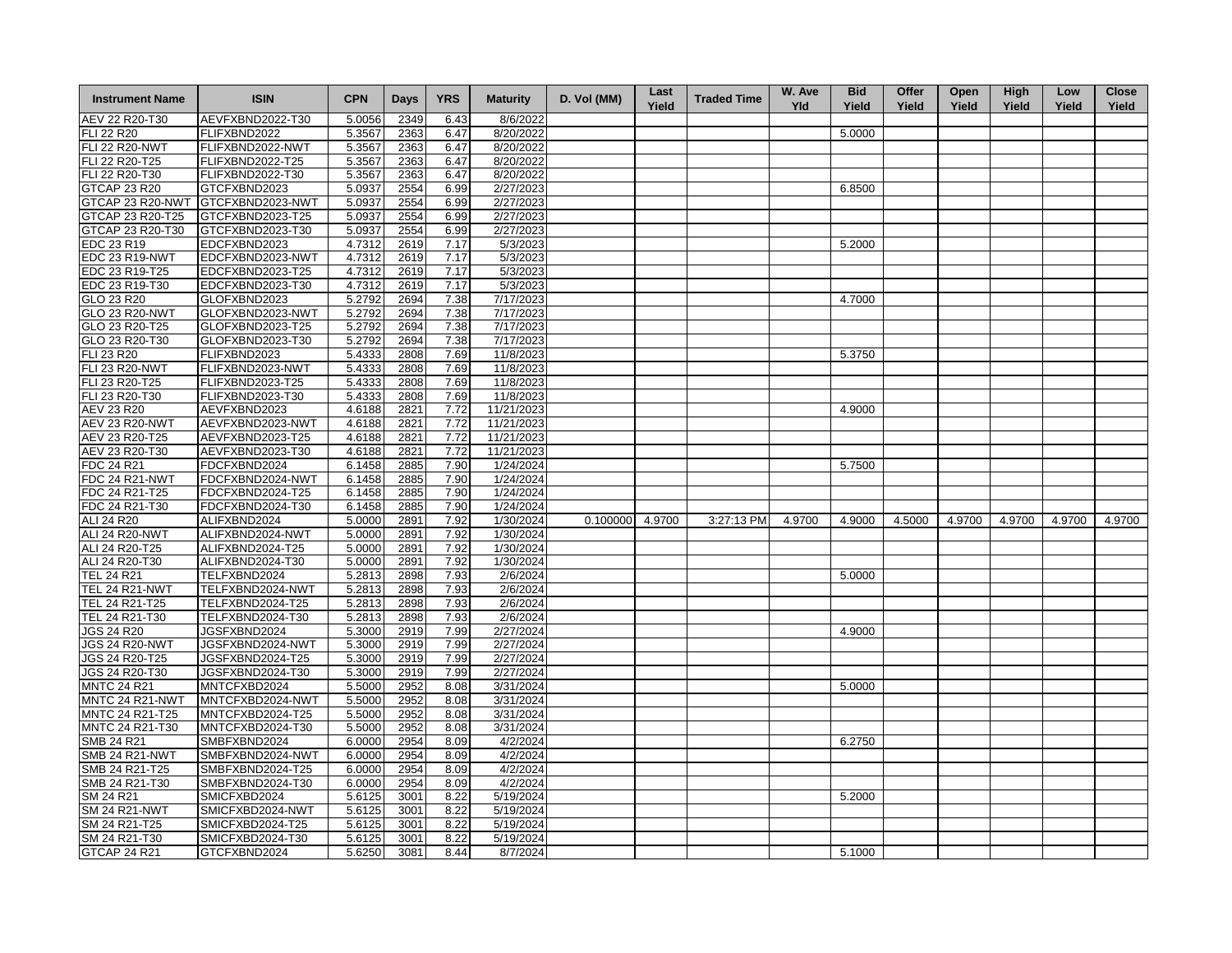| GTCFXBND2024-NWT<br>5.6250<br>3081<br>8.44<br>8/7/2024<br>GTCFXBND2024-T25<br>5.6250<br>3081<br>8.44<br>8/7/2024<br>GTCFXBND2024-T30<br>8/7/2024<br>5.6250<br>3081<br>8.44<br>SMPHFXBD2024<br>8.50<br>9/1/2024<br>5.6000<br>5.7417<br>3106<br>SMPH 24 R21-NWT<br>SMPHFXBD2024-NWT<br>5.7417<br>3106<br>8.50<br>9/1/2024<br>SMPH 24 R21-T25<br>SMPHFXBD2024-T25<br>8.50<br>9/1/2024<br>5.7417<br>3106<br>SMPH 24 R21-T30<br>SMPHFXBD2024-T30<br>5.7417<br>3106<br>8.50<br>9/1/2024<br><b>FLI 24 R21</b><br>FLIFXBND2024<br>5.6389<br>3200<br>8.76<br>12/4/2024<br>5.7500<br>FLI 24 R21-NWT<br>FLIFXBND2024-NWT<br>3200<br>8.76<br>12/4/2024<br>5.6389<br>FLI 24 R21-T25<br>FLIFXBND2024-T25<br>3200<br>8.76<br>12/4/2024<br>5.6389<br>FLI 24 R21-T30<br>FLIFXBND2024-T30<br>5.6389<br>3200<br>8.76<br>12/4/2024<br>RLC 02-25<br>RLCFXBND2025<br>4.9344<br>3281<br>8.98<br>2/23/2025<br>5.7500<br><b>RLC 02-25-NWT</b><br>RLCFXBND2025-NWT<br>4.9344<br>3281<br>8.98<br>2/23/2025<br>RLC 02-25-T25<br>RLCFXBND2025-T25<br>4.9344<br>3281<br>8.98<br>2/23/2025<br>RLC 02-25-T30<br>RLCFXBND2025-T30<br>4.9344<br>3281<br>8.98<br>2/23/2025<br>ALIFXBND2025<br>4/25/2025<br>ALI 25 R21<br>5.6250<br>3342<br>9.15<br>5.0000<br><b>ALI 25 R21-NWT</b><br>ALIFXBND2025-NWT<br>5.6250<br>3342<br>9.15<br>4/25/2025<br>ALI 25 R21-T25<br>ALIFXBND2025-T25<br>5.6250<br>3342<br>9.15<br>4/25/2025<br>ALI 25 R21-T30<br>ALIFXBND2025-T30<br>9.15<br>4/25/2025<br>5.6250<br>3342<br><b>SLTC 25 R22</b><br>SLTCFXBD2025<br>6.4872<br>3369<br>9.22<br>5/22/2025<br>6.7500<br>5.8500<br>SLTC 25 R22-NWT<br>SLTCFXBD2025-NWT<br>6.4872<br>3369<br>9.22<br>5/22/2025<br>SLTC 25 R22-T25<br>SLTCFXBD2025-T25<br>6.4872<br>9.22<br>5/22/2025<br>3369<br>SLTC 25 R22-T30<br>SLTCFXBD2025-T30<br>6.4872<br>3369<br>9.22<br>5/22/2025<br><b>HOUSE 25 R22</b><br>HOUSEFBD2025<br>3424<br>9.37<br>7/16/2025<br>7.1250<br>6.8666<br>HOUSE 25 R22-NWT<br>HOUSEFBD2025-NWT<br>3424<br>9.37<br>7/16/2025<br>6.8666<br><b>HOUSE 25 R22-T25</b><br>HOUSEFBD2025-T25<br>6.8666<br>3424<br>9.37<br>7/16/2025<br><b>HOUSE 25 R22-T30</b><br>HOUSEFBD2025-T30<br>6.8666<br>3424<br>9.37<br>7/16/2025<br>FLI 25 R22<br>FLIFXBND2025<br>5.7139<br>3459<br>9.47<br>8/20/2025<br>6.0000<br>5.7139<br>3459<br>9.47<br><b>FLI 25 R22-NWT</b><br>FLIFXBND2025-NWT<br>8/20/2025<br>FLI 25 R22-T25<br>FLIFXBND2025-T25<br>5.7139<br>3459<br>9.47<br>8/20/2025<br>FLI 25 R22-T30<br>FLIFXBND2025-T30<br>5.7139<br>3459<br>9.47<br>8/20/2025<br>4.7990<br>3556<br>9.74<br>11/25/2025<br>5.2000<br>SMPHFXBD2025<br>4.7500<br>SMPHFXBD2025-NWT<br>11/25/2025<br>4.7990<br>3556<br>9.74<br>11/25/2025<br>SMPHFXBD2025-T25<br>4.7990<br>3556<br>9.74<br>4.7990<br>3556<br>SMPHFXBD2025-T30<br>9.74<br>11/25/2025<br>MERFXBND2025<br>12/12/2025<br>4.8750<br>3573<br>9.78<br>4.7500<br>12/12/2025<br>MERFXBND2025-NWT<br>4.8750<br>3573<br>9.78<br>MERFXBND2025-T25<br>4.8750<br>3573<br>9.78<br>12/12/2025<br>MERFXBND2025-T30<br>4.8750<br>3573<br>9.78<br>12/12/2025<br>10.53<br>APCFXBND2026<br>6.1000<br>3845<br>9/10/2026<br>3.150000 5.0000<br>5.0000<br>5.7500<br>5.0000<br>5.0000<br>11:43:01 AM<br>5.0000<br>5.0000<br>APCFXBND2026-NWT<br>6.1000<br>3845<br>10.53<br>9/10/2026<br>10.53<br>APCFXBND2026-T25<br>6.1000<br>3845<br>9/10/2026<br>10.53<br>APCFXBND2026-T30<br>6.1000<br>3845<br>9/10/2026<br>ACFXBOND2027<br>6.8750<br>4088<br>11.19<br>5/11/2027<br>5.0000<br>4.5000<br>11.19<br>ACFXBOND2027-NWT<br>6.8750<br>4088<br>5/11/2027<br>11.19<br>ACFXBOND2027-T25<br>6.8750<br>4088<br>5/11/2027<br>ACFXBOND2027-T30<br>6.8750<br>4088<br>11.19<br>5/11/2027<br>AEVFXBND2027<br>11.43<br>6.0169<br>4175<br>8/6/2027<br>5.0000<br>11.43<br>AEVFXBND2027-NWT<br>6.0169<br>4175<br>8/6/2027<br>AEVFXBND2027-T25<br>6.0169<br>4175<br>11.43<br>8/6/2027<br>AEV 27 R22-T30<br>11.43<br>AEVFXBND2027-T30<br>6.0169<br>4175<br>8/6/2027<br>17.61<br>ALI 33 R25<br>ALIFXBND2033<br>6.0000<br>6432<br>10/10/2033<br>5.6000<br>6432<br>17.61<br>ALI 33 R25-NWT<br>ALIFXBND2033-NWT<br>6.0000<br>10/10/2033 | <b>Instrument Name</b> | <b>ISIN</b>      | <b>CPN</b> | <b>Days</b> | <b>YRS</b> | <b>Maturity</b> | D. Vol (MM) | Last<br>Yield | <b>Traded Time</b> | W. Ave<br>Yld | <b>Bid</b><br>Yield | Offer<br>Yield | Open<br>Yield | <b>High</b><br>Yield | Low<br>Yield | <b>Close</b><br>Yield |
|---------------------------------------------------------------------------------------------------------------------------------------------------------------------------------------------------------------------------------------------------------------------------------------------------------------------------------------------------------------------------------------------------------------------------------------------------------------------------------------------------------------------------------------------------------------------------------------------------------------------------------------------------------------------------------------------------------------------------------------------------------------------------------------------------------------------------------------------------------------------------------------------------------------------------------------------------------------------------------------------------------------------------------------------------------------------------------------------------------------------------------------------------------------------------------------------------------------------------------------------------------------------------------------------------------------------------------------------------------------------------------------------------------------------------------------------------------------------------------------------------------------------------------------------------------------------------------------------------------------------------------------------------------------------------------------------------------------------------------------------------------------------------------------------------------------------------------------------------------------------------------------------------------------------------------------------------------------------------------------------------------------------------------------------------------------------------------------------------------------------------------------------------------------------------------------------------------------------------------------------------------------------------------------------------------------------------------------------------------------------------------------------------------------------------------------------------------------------------------------------------------------------------------------------------------------------------------------------------------------------------------------------------------------------------------------------------------------------------------------------------------------------------------------------------------------------------------------------------------------------------------------------------------------------------------------------------------------------------------------------------------------------------------------------------------------------------------------------------------------------------------------------------------------------------------------------------------------------------------------------------------------------------------------------------------------------------------------------------------------------------------------------------------------------------------------------------------------------------------------------------------------------------------------------------------------------------------------------------------------------------------------------------------------------------------------------------------------------------------------------------------------------------------------------------------------------------------------------------------------------------------------------------------------------------------------------------------------------------------------------------------------------------------------------------------------------|------------------------|------------------|------------|-------------|------------|-----------------|-------------|---------------|--------------------|---------------|---------------------|----------------|---------------|----------------------|--------------|-----------------------|
|                                                                                                                                                                                                                                                                                                                                                                                                                                                                                                                                                                                                                                                                                                                                                                                                                                                                                                                                                                                                                                                                                                                                                                                                                                                                                                                                                                                                                                                                                                                                                                                                                                                                                                                                                                                                                                                                                                                                                                                                                                                                                                                                                                                                                                                                                                                                                                                                                                                                                                                                                                                                                                                                                                                                                                                                                                                                                                                                                                                                                                                                                                                                                                                                                                                                                                                                                                                                                                                                                                                                                                                                                                                                                                                                                                                                                                                                                                                                                                                                                                                                     | GTCAP 24 R21-NWT       |                  |            |             |            |                 |             |               |                    |               |                     |                |               |                      |              |                       |
|                                                                                                                                                                                                                                                                                                                                                                                                                                                                                                                                                                                                                                                                                                                                                                                                                                                                                                                                                                                                                                                                                                                                                                                                                                                                                                                                                                                                                                                                                                                                                                                                                                                                                                                                                                                                                                                                                                                                                                                                                                                                                                                                                                                                                                                                                                                                                                                                                                                                                                                                                                                                                                                                                                                                                                                                                                                                                                                                                                                                                                                                                                                                                                                                                                                                                                                                                                                                                                                                                                                                                                                                                                                                                                                                                                                                                                                                                                                                                                                                                                                                     | GTCAP 24 R21-T25       |                  |            |             |            |                 |             |               |                    |               |                     |                |               |                      |              |                       |
|                                                                                                                                                                                                                                                                                                                                                                                                                                                                                                                                                                                                                                                                                                                                                                                                                                                                                                                                                                                                                                                                                                                                                                                                                                                                                                                                                                                                                                                                                                                                                                                                                                                                                                                                                                                                                                                                                                                                                                                                                                                                                                                                                                                                                                                                                                                                                                                                                                                                                                                                                                                                                                                                                                                                                                                                                                                                                                                                                                                                                                                                                                                                                                                                                                                                                                                                                                                                                                                                                                                                                                                                                                                                                                                                                                                                                                                                                                                                                                                                                                                                     | GTCAP 24 R21-T30       |                  |            |             |            |                 |             |               |                    |               |                     |                |               |                      |              |                       |
|                                                                                                                                                                                                                                                                                                                                                                                                                                                                                                                                                                                                                                                                                                                                                                                                                                                                                                                                                                                                                                                                                                                                                                                                                                                                                                                                                                                                                                                                                                                                                                                                                                                                                                                                                                                                                                                                                                                                                                                                                                                                                                                                                                                                                                                                                                                                                                                                                                                                                                                                                                                                                                                                                                                                                                                                                                                                                                                                                                                                                                                                                                                                                                                                                                                                                                                                                                                                                                                                                                                                                                                                                                                                                                                                                                                                                                                                                                                                                                                                                                                                     | <b>SMPH 24 R21</b>     |                  |            |             |            |                 |             |               |                    |               |                     |                |               |                      |              |                       |
|                                                                                                                                                                                                                                                                                                                                                                                                                                                                                                                                                                                                                                                                                                                                                                                                                                                                                                                                                                                                                                                                                                                                                                                                                                                                                                                                                                                                                                                                                                                                                                                                                                                                                                                                                                                                                                                                                                                                                                                                                                                                                                                                                                                                                                                                                                                                                                                                                                                                                                                                                                                                                                                                                                                                                                                                                                                                                                                                                                                                                                                                                                                                                                                                                                                                                                                                                                                                                                                                                                                                                                                                                                                                                                                                                                                                                                                                                                                                                                                                                                                                     |                        |                  |            |             |            |                 |             |               |                    |               |                     |                |               |                      |              |                       |
|                                                                                                                                                                                                                                                                                                                                                                                                                                                                                                                                                                                                                                                                                                                                                                                                                                                                                                                                                                                                                                                                                                                                                                                                                                                                                                                                                                                                                                                                                                                                                                                                                                                                                                                                                                                                                                                                                                                                                                                                                                                                                                                                                                                                                                                                                                                                                                                                                                                                                                                                                                                                                                                                                                                                                                                                                                                                                                                                                                                                                                                                                                                                                                                                                                                                                                                                                                                                                                                                                                                                                                                                                                                                                                                                                                                                                                                                                                                                                                                                                                                                     |                        |                  |            |             |            |                 |             |               |                    |               |                     |                |               |                      |              |                       |
|                                                                                                                                                                                                                                                                                                                                                                                                                                                                                                                                                                                                                                                                                                                                                                                                                                                                                                                                                                                                                                                                                                                                                                                                                                                                                                                                                                                                                                                                                                                                                                                                                                                                                                                                                                                                                                                                                                                                                                                                                                                                                                                                                                                                                                                                                                                                                                                                                                                                                                                                                                                                                                                                                                                                                                                                                                                                                                                                                                                                                                                                                                                                                                                                                                                                                                                                                                                                                                                                                                                                                                                                                                                                                                                                                                                                                                                                                                                                                                                                                                                                     |                        |                  |            |             |            |                 |             |               |                    |               |                     |                |               |                      |              |                       |
|                                                                                                                                                                                                                                                                                                                                                                                                                                                                                                                                                                                                                                                                                                                                                                                                                                                                                                                                                                                                                                                                                                                                                                                                                                                                                                                                                                                                                                                                                                                                                                                                                                                                                                                                                                                                                                                                                                                                                                                                                                                                                                                                                                                                                                                                                                                                                                                                                                                                                                                                                                                                                                                                                                                                                                                                                                                                                                                                                                                                                                                                                                                                                                                                                                                                                                                                                                                                                                                                                                                                                                                                                                                                                                                                                                                                                                                                                                                                                                                                                                                                     |                        |                  |            |             |            |                 |             |               |                    |               |                     |                |               |                      |              |                       |
|                                                                                                                                                                                                                                                                                                                                                                                                                                                                                                                                                                                                                                                                                                                                                                                                                                                                                                                                                                                                                                                                                                                                                                                                                                                                                                                                                                                                                                                                                                                                                                                                                                                                                                                                                                                                                                                                                                                                                                                                                                                                                                                                                                                                                                                                                                                                                                                                                                                                                                                                                                                                                                                                                                                                                                                                                                                                                                                                                                                                                                                                                                                                                                                                                                                                                                                                                                                                                                                                                                                                                                                                                                                                                                                                                                                                                                                                                                                                                                                                                                                                     |                        |                  |            |             |            |                 |             |               |                    |               |                     |                |               |                      |              |                       |
|                                                                                                                                                                                                                                                                                                                                                                                                                                                                                                                                                                                                                                                                                                                                                                                                                                                                                                                                                                                                                                                                                                                                                                                                                                                                                                                                                                                                                                                                                                                                                                                                                                                                                                                                                                                                                                                                                                                                                                                                                                                                                                                                                                                                                                                                                                                                                                                                                                                                                                                                                                                                                                                                                                                                                                                                                                                                                                                                                                                                                                                                                                                                                                                                                                                                                                                                                                                                                                                                                                                                                                                                                                                                                                                                                                                                                                                                                                                                                                                                                                                                     |                        |                  |            |             |            |                 |             |               |                    |               |                     |                |               |                      |              |                       |
|                                                                                                                                                                                                                                                                                                                                                                                                                                                                                                                                                                                                                                                                                                                                                                                                                                                                                                                                                                                                                                                                                                                                                                                                                                                                                                                                                                                                                                                                                                                                                                                                                                                                                                                                                                                                                                                                                                                                                                                                                                                                                                                                                                                                                                                                                                                                                                                                                                                                                                                                                                                                                                                                                                                                                                                                                                                                                                                                                                                                                                                                                                                                                                                                                                                                                                                                                                                                                                                                                                                                                                                                                                                                                                                                                                                                                                                                                                                                                                                                                                                                     |                        |                  |            |             |            |                 |             |               |                    |               |                     |                |               |                      |              |                       |
|                                                                                                                                                                                                                                                                                                                                                                                                                                                                                                                                                                                                                                                                                                                                                                                                                                                                                                                                                                                                                                                                                                                                                                                                                                                                                                                                                                                                                                                                                                                                                                                                                                                                                                                                                                                                                                                                                                                                                                                                                                                                                                                                                                                                                                                                                                                                                                                                                                                                                                                                                                                                                                                                                                                                                                                                                                                                                                                                                                                                                                                                                                                                                                                                                                                                                                                                                                                                                                                                                                                                                                                                                                                                                                                                                                                                                                                                                                                                                                                                                                                                     |                        |                  |            |             |            |                 |             |               |                    |               |                     |                |               |                      |              |                       |
|                                                                                                                                                                                                                                                                                                                                                                                                                                                                                                                                                                                                                                                                                                                                                                                                                                                                                                                                                                                                                                                                                                                                                                                                                                                                                                                                                                                                                                                                                                                                                                                                                                                                                                                                                                                                                                                                                                                                                                                                                                                                                                                                                                                                                                                                                                                                                                                                                                                                                                                                                                                                                                                                                                                                                                                                                                                                                                                                                                                                                                                                                                                                                                                                                                                                                                                                                                                                                                                                                                                                                                                                                                                                                                                                                                                                                                                                                                                                                                                                                                                                     |                        |                  |            |             |            |                 |             |               |                    |               |                     |                |               |                      |              |                       |
|                                                                                                                                                                                                                                                                                                                                                                                                                                                                                                                                                                                                                                                                                                                                                                                                                                                                                                                                                                                                                                                                                                                                                                                                                                                                                                                                                                                                                                                                                                                                                                                                                                                                                                                                                                                                                                                                                                                                                                                                                                                                                                                                                                                                                                                                                                                                                                                                                                                                                                                                                                                                                                                                                                                                                                                                                                                                                                                                                                                                                                                                                                                                                                                                                                                                                                                                                                                                                                                                                                                                                                                                                                                                                                                                                                                                                                                                                                                                                                                                                                                                     |                        |                  |            |             |            |                 |             |               |                    |               |                     |                |               |                      |              |                       |
|                                                                                                                                                                                                                                                                                                                                                                                                                                                                                                                                                                                                                                                                                                                                                                                                                                                                                                                                                                                                                                                                                                                                                                                                                                                                                                                                                                                                                                                                                                                                                                                                                                                                                                                                                                                                                                                                                                                                                                                                                                                                                                                                                                                                                                                                                                                                                                                                                                                                                                                                                                                                                                                                                                                                                                                                                                                                                                                                                                                                                                                                                                                                                                                                                                                                                                                                                                                                                                                                                                                                                                                                                                                                                                                                                                                                                                                                                                                                                                                                                                                                     |                        |                  |            |             |            |                 |             |               |                    |               |                     |                |               |                      |              |                       |
|                                                                                                                                                                                                                                                                                                                                                                                                                                                                                                                                                                                                                                                                                                                                                                                                                                                                                                                                                                                                                                                                                                                                                                                                                                                                                                                                                                                                                                                                                                                                                                                                                                                                                                                                                                                                                                                                                                                                                                                                                                                                                                                                                                                                                                                                                                                                                                                                                                                                                                                                                                                                                                                                                                                                                                                                                                                                                                                                                                                                                                                                                                                                                                                                                                                                                                                                                                                                                                                                                                                                                                                                                                                                                                                                                                                                                                                                                                                                                                                                                                                                     |                        |                  |            |             |            |                 |             |               |                    |               |                     |                |               |                      |              |                       |
|                                                                                                                                                                                                                                                                                                                                                                                                                                                                                                                                                                                                                                                                                                                                                                                                                                                                                                                                                                                                                                                                                                                                                                                                                                                                                                                                                                                                                                                                                                                                                                                                                                                                                                                                                                                                                                                                                                                                                                                                                                                                                                                                                                                                                                                                                                                                                                                                                                                                                                                                                                                                                                                                                                                                                                                                                                                                                                                                                                                                                                                                                                                                                                                                                                                                                                                                                                                                                                                                                                                                                                                                                                                                                                                                                                                                                                                                                                                                                                                                                                                                     |                        |                  |            |             |            |                 |             |               |                    |               |                     |                |               |                      |              |                       |
|                                                                                                                                                                                                                                                                                                                                                                                                                                                                                                                                                                                                                                                                                                                                                                                                                                                                                                                                                                                                                                                                                                                                                                                                                                                                                                                                                                                                                                                                                                                                                                                                                                                                                                                                                                                                                                                                                                                                                                                                                                                                                                                                                                                                                                                                                                                                                                                                                                                                                                                                                                                                                                                                                                                                                                                                                                                                                                                                                                                                                                                                                                                                                                                                                                                                                                                                                                                                                                                                                                                                                                                                                                                                                                                                                                                                                                                                                                                                                                                                                                                                     |                        |                  |            |             |            |                 |             |               |                    |               |                     |                |               |                      |              |                       |
|                                                                                                                                                                                                                                                                                                                                                                                                                                                                                                                                                                                                                                                                                                                                                                                                                                                                                                                                                                                                                                                                                                                                                                                                                                                                                                                                                                                                                                                                                                                                                                                                                                                                                                                                                                                                                                                                                                                                                                                                                                                                                                                                                                                                                                                                                                                                                                                                                                                                                                                                                                                                                                                                                                                                                                                                                                                                                                                                                                                                                                                                                                                                                                                                                                                                                                                                                                                                                                                                                                                                                                                                                                                                                                                                                                                                                                                                                                                                                                                                                                                                     |                        |                  |            |             |            |                 |             |               |                    |               |                     |                |               |                      |              |                       |
|                                                                                                                                                                                                                                                                                                                                                                                                                                                                                                                                                                                                                                                                                                                                                                                                                                                                                                                                                                                                                                                                                                                                                                                                                                                                                                                                                                                                                                                                                                                                                                                                                                                                                                                                                                                                                                                                                                                                                                                                                                                                                                                                                                                                                                                                                                                                                                                                                                                                                                                                                                                                                                                                                                                                                                                                                                                                                                                                                                                                                                                                                                                                                                                                                                                                                                                                                                                                                                                                                                                                                                                                                                                                                                                                                                                                                                                                                                                                                                                                                                                                     |                        |                  |            |             |            |                 |             |               |                    |               |                     |                |               |                      |              |                       |
|                                                                                                                                                                                                                                                                                                                                                                                                                                                                                                                                                                                                                                                                                                                                                                                                                                                                                                                                                                                                                                                                                                                                                                                                                                                                                                                                                                                                                                                                                                                                                                                                                                                                                                                                                                                                                                                                                                                                                                                                                                                                                                                                                                                                                                                                                                                                                                                                                                                                                                                                                                                                                                                                                                                                                                                                                                                                                                                                                                                                                                                                                                                                                                                                                                                                                                                                                                                                                                                                                                                                                                                                                                                                                                                                                                                                                                                                                                                                                                                                                                                                     |                        |                  |            |             |            |                 |             |               |                    |               |                     |                |               |                      |              |                       |
|                                                                                                                                                                                                                                                                                                                                                                                                                                                                                                                                                                                                                                                                                                                                                                                                                                                                                                                                                                                                                                                                                                                                                                                                                                                                                                                                                                                                                                                                                                                                                                                                                                                                                                                                                                                                                                                                                                                                                                                                                                                                                                                                                                                                                                                                                                                                                                                                                                                                                                                                                                                                                                                                                                                                                                                                                                                                                                                                                                                                                                                                                                                                                                                                                                                                                                                                                                                                                                                                                                                                                                                                                                                                                                                                                                                                                                                                                                                                                                                                                                                                     |                        |                  |            |             |            |                 |             |               |                    |               |                     |                |               |                      |              |                       |
|                                                                                                                                                                                                                                                                                                                                                                                                                                                                                                                                                                                                                                                                                                                                                                                                                                                                                                                                                                                                                                                                                                                                                                                                                                                                                                                                                                                                                                                                                                                                                                                                                                                                                                                                                                                                                                                                                                                                                                                                                                                                                                                                                                                                                                                                                                                                                                                                                                                                                                                                                                                                                                                                                                                                                                                                                                                                                                                                                                                                                                                                                                                                                                                                                                                                                                                                                                                                                                                                                                                                                                                                                                                                                                                                                                                                                                                                                                                                                                                                                                                                     |                        |                  |            |             |            |                 |             |               |                    |               |                     |                |               |                      |              |                       |
|                                                                                                                                                                                                                                                                                                                                                                                                                                                                                                                                                                                                                                                                                                                                                                                                                                                                                                                                                                                                                                                                                                                                                                                                                                                                                                                                                                                                                                                                                                                                                                                                                                                                                                                                                                                                                                                                                                                                                                                                                                                                                                                                                                                                                                                                                                                                                                                                                                                                                                                                                                                                                                                                                                                                                                                                                                                                                                                                                                                                                                                                                                                                                                                                                                                                                                                                                                                                                                                                                                                                                                                                                                                                                                                                                                                                                                                                                                                                                                                                                                                                     |                        |                  |            |             |            |                 |             |               |                    |               |                     |                |               |                      |              |                       |
|                                                                                                                                                                                                                                                                                                                                                                                                                                                                                                                                                                                                                                                                                                                                                                                                                                                                                                                                                                                                                                                                                                                                                                                                                                                                                                                                                                                                                                                                                                                                                                                                                                                                                                                                                                                                                                                                                                                                                                                                                                                                                                                                                                                                                                                                                                                                                                                                                                                                                                                                                                                                                                                                                                                                                                                                                                                                                                                                                                                                                                                                                                                                                                                                                                                                                                                                                                                                                                                                                                                                                                                                                                                                                                                                                                                                                                                                                                                                                                                                                                                                     |                        |                  |            |             |            |                 |             |               |                    |               |                     |                |               |                      |              |                       |
|                                                                                                                                                                                                                                                                                                                                                                                                                                                                                                                                                                                                                                                                                                                                                                                                                                                                                                                                                                                                                                                                                                                                                                                                                                                                                                                                                                                                                                                                                                                                                                                                                                                                                                                                                                                                                                                                                                                                                                                                                                                                                                                                                                                                                                                                                                                                                                                                                                                                                                                                                                                                                                                                                                                                                                                                                                                                                                                                                                                                                                                                                                                                                                                                                                                                                                                                                                                                                                                                                                                                                                                                                                                                                                                                                                                                                                                                                                                                                                                                                                                                     |                        |                  |            |             |            |                 |             |               |                    |               |                     |                |               |                      |              |                       |
|                                                                                                                                                                                                                                                                                                                                                                                                                                                                                                                                                                                                                                                                                                                                                                                                                                                                                                                                                                                                                                                                                                                                                                                                                                                                                                                                                                                                                                                                                                                                                                                                                                                                                                                                                                                                                                                                                                                                                                                                                                                                                                                                                                                                                                                                                                                                                                                                                                                                                                                                                                                                                                                                                                                                                                                                                                                                                                                                                                                                                                                                                                                                                                                                                                                                                                                                                                                                                                                                                                                                                                                                                                                                                                                                                                                                                                                                                                                                                                                                                                                                     |                        |                  |            |             |            |                 |             |               |                    |               |                     |                |               |                      |              |                       |
|                                                                                                                                                                                                                                                                                                                                                                                                                                                                                                                                                                                                                                                                                                                                                                                                                                                                                                                                                                                                                                                                                                                                                                                                                                                                                                                                                                                                                                                                                                                                                                                                                                                                                                                                                                                                                                                                                                                                                                                                                                                                                                                                                                                                                                                                                                                                                                                                                                                                                                                                                                                                                                                                                                                                                                                                                                                                                                                                                                                                                                                                                                                                                                                                                                                                                                                                                                                                                                                                                                                                                                                                                                                                                                                                                                                                                                                                                                                                                                                                                                                                     |                        |                  |            |             |            |                 |             |               |                    |               |                     |                |               |                      |              |                       |
|                                                                                                                                                                                                                                                                                                                                                                                                                                                                                                                                                                                                                                                                                                                                                                                                                                                                                                                                                                                                                                                                                                                                                                                                                                                                                                                                                                                                                                                                                                                                                                                                                                                                                                                                                                                                                                                                                                                                                                                                                                                                                                                                                                                                                                                                                                                                                                                                                                                                                                                                                                                                                                                                                                                                                                                                                                                                                                                                                                                                                                                                                                                                                                                                                                                                                                                                                                                                                                                                                                                                                                                                                                                                                                                                                                                                                                                                                                                                                                                                                                                                     |                        |                  |            |             |            |                 |             |               |                    |               |                     |                |               |                      |              |                       |
|                                                                                                                                                                                                                                                                                                                                                                                                                                                                                                                                                                                                                                                                                                                                                                                                                                                                                                                                                                                                                                                                                                                                                                                                                                                                                                                                                                                                                                                                                                                                                                                                                                                                                                                                                                                                                                                                                                                                                                                                                                                                                                                                                                                                                                                                                                                                                                                                                                                                                                                                                                                                                                                                                                                                                                                                                                                                                                                                                                                                                                                                                                                                                                                                                                                                                                                                                                                                                                                                                                                                                                                                                                                                                                                                                                                                                                                                                                                                                                                                                                                                     |                        |                  |            |             |            |                 |             |               |                    |               |                     |                |               |                      |              |                       |
|                                                                                                                                                                                                                                                                                                                                                                                                                                                                                                                                                                                                                                                                                                                                                                                                                                                                                                                                                                                                                                                                                                                                                                                                                                                                                                                                                                                                                                                                                                                                                                                                                                                                                                                                                                                                                                                                                                                                                                                                                                                                                                                                                                                                                                                                                                                                                                                                                                                                                                                                                                                                                                                                                                                                                                                                                                                                                                                                                                                                                                                                                                                                                                                                                                                                                                                                                                                                                                                                                                                                                                                                                                                                                                                                                                                                                                                                                                                                                                                                                                                                     |                        |                  |            |             |            |                 |             |               |                    |               |                     |                |               |                      |              |                       |
|                                                                                                                                                                                                                                                                                                                                                                                                                                                                                                                                                                                                                                                                                                                                                                                                                                                                                                                                                                                                                                                                                                                                                                                                                                                                                                                                                                                                                                                                                                                                                                                                                                                                                                                                                                                                                                                                                                                                                                                                                                                                                                                                                                                                                                                                                                                                                                                                                                                                                                                                                                                                                                                                                                                                                                                                                                                                                                                                                                                                                                                                                                                                                                                                                                                                                                                                                                                                                                                                                                                                                                                                                                                                                                                                                                                                                                                                                                                                                                                                                                                                     |                        |                  |            |             |            |                 |             |               |                    |               |                     |                |               |                      |              |                       |
|                                                                                                                                                                                                                                                                                                                                                                                                                                                                                                                                                                                                                                                                                                                                                                                                                                                                                                                                                                                                                                                                                                                                                                                                                                                                                                                                                                                                                                                                                                                                                                                                                                                                                                                                                                                                                                                                                                                                                                                                                                                                                                                                                                                                                                                                                                                                                                                                                                                                                                                                                                                                                                                                                                                                                                                                                                                                                                                                                                                                                                                                                                                                                                                                                                                                                                                                                                                                                                                                                                                                                                                                                                                                                                                                                                                                                                                                                                                                                                                                                                                                     | <b>SMPH 25 R23</b>     |                  |            |             |            |                 |             |               |                    |               |                     |                |               |                      |              |                       |
|                                                                                                                                                                                                                                                                                                                                                                                                                                                                                                                                                                                                                                                                                                                                                                                                                                                                                                                                                                                                                                                                                                                                                                                                                                                                                                                                                                                                                                                                                                                                                                                                                                                                                                                                                                                                                                                                                                                                                                                                                                                                                                                                                                                                                                                                                                                                                                                                                                                                                                                                                                                                                                                                                                                                                                                                                                                                                                                                                                                                                                                                                                                                                                                                                                                                                                                                                                                                                                                                                                                                                                                                                                                                                                                                                                                                                                                                                                                                                                                                                                                                     | SMPH 25 R23-NWT        |                  |            |             |            |                 |             |               |                    |               |                     |                |               |                      |              |                       |
|                                                                                                                                                                                                                                                                                                                                                                                                                                                                                                                                                                                                                                                                                                                                                                                                                                                                                                                                                                                                                                                                                                                                                                                                                                                                                                                                                                                                                                                                                                                                                                                                                                                                                                                                                                                                                                                                                                                                                                                                                                                                                                                                                                                                                                                                                                                                                                                                                                                                                                                                                                                                                                                                                                                                                                                                                                                                                                                                                                                                                                                                                                                                                                                                                                                                                                                                                                                                                                                                                                                                                                                                                                                                                                                                                                                                                                                                                                                                                                                                                                                                     | SMPH 25 R23-T25        |                  |            |             |            |                 |             |               |                    |               |                     |                |               |                      |              |                       |
|                                                                                                                                                                                                                                                                                                                                                                                                                                                                                                                                                                                                                                                                                                                                                                                                                                                                                                                                                                                                                                                                                                                                                                                                                                                                                                                                                                                                                                                                                                                                                                                                                                                                                                                                                                                                                                                                                                                                                                                                                                                                                                                                                                                                                                                                                                                                                                                                                                                                                                                                                                                                                                                                                                                                                                                                                                                                                                                                                                                                                                                                                                                                                                                                                                                                                                                                                                                                                                                                                                                                                                                                                                                                                                                                                                                                                                                                                                                                                                                                                                                                     | SMPH 25 R23-T30        |                  |            |             |            |                 |             |               |                    |               |                     |                |               |                      |              |                       |
|                                                                                                                                                                                                                                                                                                                                                                                                                                                                                                                                                                                                                                                                                                                                                                                                                                                                                                                                                                                                                                                                                                                                                                                                                                                                                                                                                                                                                                                                                                                                                                                                                                                                                                                                                                                                                                                                                                                                                                                                                                                                                                                                                                                                                                                                                                                                                                                                                                                                                                                                                                                                                                                                                                                                                                                                                                                                                                                                                                                                                                                                                                                                                                                                                                                                                                                                                                                                                                                                                                                                                                                                                                                                                                                                                                                                                                                                                                                                                                                                                                                                     | <b>MER 25 R20</b>      |                  |            |             |            |                 |             |               |                    |               |                     |                |               |                      |              |                       |
|                                                                                                                                                                                                                                                                                                                                                                                                                                                                                                                                                                                                                                                                                                                                                                                                                                                                                                                                                                                                                                                                                                                                                                                                                                                                                                                                                                                                                                                                                                                                                                                                                                                                                                                                                                                                                                                                                                                                                                                                                                                                                                                                                                                                                                                                                                                                                                                                                                                                                                                                                                                                                                                                                                                                                                                                                                                                                                                                                                                                                                                                                                                                                                                                                                                                                                                                                                                                                                                                                                                                                                                                                                                                                                                                                                                                                                                                                                                                                                                                                                                                     | <b>MER 25 R20-NWT</b>  |                  |            |             |            |                 |             |               |                    |               |                     |                |               |                      |              |                       |
|                                                                                                                                                                                                                                                                                                                                                                                                                                                                                                                                                                                                                                                                                                                                                                                                                                                                                                                                                                                                                                                                                                                                                                                                                                                                                                                                                                                                                                                                                                                                                                                                                                                                                                                                                                                                                                                                                                                                                                                                                                                                                                                                                                                                                                                                                                                                                                                                                                                                                                                                                                                                                                                                                                                                                                                                                                                                                                                                                                                                                                                                                                                                                                                                                                                                                                                                                                                                                                                                                                                                                                                                                                                                                                                                                                                                                                                                                                                                                                                                                                                                     | MER 25 R20-T25         |                  |            |             |            |                 |             |               |                    |               |                     |                |               |                      |              |                       |
|                                                                                                                                                                                                                                                                                                                                                                                                                                                                                                                                                                                                                                                                                                                                                                                                                                                                                                                                                                                                                                                                                                                                                                                                                                                                                                                                                                                                                                                                                                                                                                                                                                                                                                                                                                                                                                                                                                                                                                                                                                                                                                                                                                                                                                                                                                                                                                                                                                                                                                                                                                                                                                                                                                                                                                                                                                                                                                                                                                                                                                                                                                                                                                                                                                                                                                                                                                                                                                                                                                                                                                                                                                                                                                                                                                                                                                                                                                                                                                                                                                                                     | MER 25 R20-T30         |                  |            |             |            |                 |             |               |                    |               |                     |                |               |                      |              |                       |
|                                                                                                                                                                                                                                                                                                                                                                                                                                                                                                                                                                                                                                                                                                                                                                                                                                                                                                                                                                                                                                                                                                                                                                                                                                                                                                                                                                                                                                                                                                                                                                                                                                                                                                                                                                                                                                                                                                                                                                                                                                                                                                                                                                                                                                                                                                                                                                                                                                                                                                                                                                                                                                                                                                                                                                                                                                                                                                                                                                                                                                                                                                                                                                                                                                                                                                                                                                                                                                                                                                                                                                                                                                                                                                                                                                                                                                                                                                                                                                                                                                                                     | AP 26 R21              |                  |            |             |            |                 |             |               |                    |               |                     |                |               |                      |              |                       |
|                                                                                                                                                                                                                                                                                                                                                                                                                                                                                                                                                                                                                                                                                                                                                                                                                                                                                                                                                                                                                                                                                                                                                                                                                                                                                                                                                                                                                                                                                                                                                                                                                                                                                                                                                                                                                                                                                                                                                                                                                                                                                                                                                                                                                                                                                                                                                                                                                                                                                                                                                                                                                                                                                                                                                                                                                                                                                                                                                                                                                                                                                                                                                                                                                                                                                                                                                                                                                                                                                                                                                                                                                                                                                                                                                                                                                                                                                                                                                                                                                                                                     | AP 26 R21-NWT          |                  |            |             |            |                 |             |               |                    |               |                     |                |               |                      |              |                       |
|                                                                                                                                                                                                                                                                                                                                                                                                                                                                                                                                                                                                                                                                                                                                                                                                                                                                                                                                                                                                                                                                                                                                                                                                                                                                                                                                                                                                                                                                                                                                                                                                                                                                                                                                                                                                                                                                                                                                                                                                                                                                                                                                                                                                                                                                                                                                                                                                                                                                                                                                                                                                                                                                                                                                                                                                                                                                                                                                                                                                                                                                                                                                                                                                                                                                                                                                                                                                                                                                                                                                                                                                                                                                                                                                                                                                                                                                                                                                                                                                                                                                     | AP 26 R21-T25          |                  |            |             |            |                 |             |               |                    |               |                     |                |               |                      |              |                       |
|                                                                                                                                                                                                                                                                                                                                                                                                                                                                                                                                                                                                                                                                                                                                                                                                                                                                                                                                                                                                                                                                                                                                                                                                                                                                                                                                                                                                                                                                                                                                                                                                                                                                                                                                                                                                                                                                                                                                                                                                                                                                                                                                                                                                                                                                                                                                                                                                                                                                                                                                                                                                                                                                                                                                                                                                                                                                                                                                                                                                                                                                                                                                                                                                                                                                                                                                                                                                                                                                                                                                                                                                                                                                                                                                                                                                                                                                                                                                                                                                                                                                     | AP 26 R21-T30          |                  |            |             |            |                 |             |               |                    |               |                     |                |               |                      |              |                       |
|                                                                                                                                                                                                                                                                                                                                                                                                                                                                                                                                                                                                                                                                                                                                                                                                                                                                                                                                                                                                                                                                                                                                                                                                                                                                                                                                                                                                                                                                                                                                                                                                                                                                                                                                                                                                                                                                                                                                                                                                                                                                                                                                                                                                                                                                                                                                                                                                                                                                                                                                                                                                                                                                                                                                                                                                                                                                                                                                                                                                                                                                                                                                                                                                                                                                                                                                                                                                                                                                                                                                                                                                                                                                                                                                                                                                                                                                                                                                                                                                                                                                     | AC 27 R22              |                  |            |             |            |                 |             |               |                    |               |                     |                |               |                      |              |                       |
|                                                                                                                                                                                                                                                                                                                                                                                                                                                                                                                                                                                                                                                                                                                                                                                                                                                                                                                                                                                                                                                                                                                                                                                                                                                                                                                                                                                                                                                                                                                                                                                                                                                                                                                                                                                                                                                                                                                                                                                                                                                                                                                                                                                                                                                                                                                                                                                                                                                                                                                                                                                                                                                                                                                                                                                                                                                                                                                                                                                                                                                                                                                                                                                                                                                                                                                                                                                                                                                                                                                                                                                                                                                                                                                                                                                                                                                                                                                                                                                                                                                                     | <b>AC 27 R22-NWT</b>   |                  |            |             |            |                 |             |               |                    |               |                     |                |               |                      |              |                       |
|                                                                                                                                                                                                                                                                                                                                                                                                                                                                                                                                                                                                                                                                                                                                                                                                                                                                                                                                                                                                                                                                                                                                                                                                                                                                                                                                                                                                                                                                                                                                                                                                                                                                                                                                                                                                                                                                                                                                                                                                                                                                                                                                                                                                                                                                                                                                                                                                                                                                                                                                                                                                                                                                                                                                                                                                                                                                                                                                                                                                                                                                                                                                                                                                                                                                                                                                                                                                                                                                                                                                                                                                                                                                                                                                                                                                                                                                                                                                                                                                                                                                     | AC 27 R22-T25          |                  |            |             |            |                 |             |               |                    |               |                     |                |               |                      |              |                       |
|                                                                                                                                                                                                                                                                                                                                                                                                                                                                                                                                                                                                                                                                                                                                                                                                                                                                                                                                                                                                                                                                                                                                                                                                                                                                                                                                                                                                                                                                                                                                                                                                                                                                                                                                                                                                                                                                                                                                                                                                                                                                                                                                                                                                                                                                                                                                                                                                                                                                                                                                                                                                                                                                                                                                                                                                                                                                                                                                                                                                                                                                                                                                                                                                                                                                                                                                                                                                                                                                                                                                                                                                                                                                                                                                                                                                                                                                                                                                                                                                                                                                     | AC 27 R22-T30          |                  |            |             |            |                 |             |               |                    |               |                     |                |               |                      |              |                       |
|                                                                                                                                                                                                                                                                                                                                                                                                                                                                                                                                                                                                                                                                                                                                                                                                                                                                                                                                                                                                                                                                                                                                                                                                                                                                                                                                                                                                                                                                                                                                                                                                                                                                                                                                                                                                                                                                                                                                                                                                                                                                                                                                                                                                                                                                                                                                                                                                                                                                                                                                                                                                                                                                                                                                                                                                                                                                                                                                                                                                                                                                                                                                                                                                                                                                                                                                                                                                                                                                                                                                                                                                                                                                                                                                                                                                                                                                                                                                                                                                                                                                     | <b>AEV 27 R22</b>      |                  |            |             |            |                 |             |               |                    |               |                     |                |               |                      |              |                       |
|                                                                                                                                                                                                                                                                                                                                                                                                                                                                                                                                                                                                                                                                                                                                                                                                                                                                                                                                                                                                                                                                                                                                                                                                                                                                                                                                                                                                                                                                                                                                                                                                                                                                                                                                                                                                                                                                                                                                                                                                                                                                                                                                                                                                                                                                                                                                                                                                                                                                                                                                                                                                                                                                                                                                                                                                                                                                                                                                                                                                                                                                                                                                                                                                                                                                                                                                                                                                                                                                                                                                                                                                                                                                                                                                                                                                                                                                                                                                                                                                                                                                     | AEV 27 R22-NWT         |                  |            |             |            |                 |             |               |                    |               |                     |                |               |                      |              |                       |
|                                                                                                                                                                                                                                                                                                                                                                                                                                                                                                                                                                                                                                                                                                                                                                                                                                                                                                                                                                                                                                                                                                                                                                                                                                                                                                                                                                                                                                                                                                                                                                                                                                                                                                                                                                                                                                                                                                                                                                                                                                                                                                                                                                                                                                                                                                                                                                                                                                                                                                                                                                                                                                                                                                                                                                                                                                                                                                                                                                                                                                                                                                                                                                                                                                                                                                                                                                                                                                                                                                                                                                                                                                                                                                                                                                                                                                                                                                                                                                                                                                                                     | AEV 27 R22-T25         |                  |            |             |            |                 |             |               |                    |               |                     |                |               |                      |              |                       |
|                                                                                                                                                                                                                                                                                                                                                                                                                                                                                                                                                                                                                                                                                                                                                                                                                                                                                                                                                                                                                                                                                                                                                                                                                                                                                                                                                                                                                                                                                                                                                                                                                                                                                                                                                                                                                                                                                                                                                                                                                                                                                                                                                                                                                                                                                                                                                                                                                                                                                                                                                                                                                                                                                                                                                                                                                                                                                                                                                                                                                                                                                                                                                                                                                                                                                                                                                                                                                                                                                                                                                                                                                                                                                                                                                                                                                                                                                                                                                                                                                                                                     |                        |                  |            |             |            |                 |             |               |                    |               |                     |                |               |                      |              |                       |
|                                                                                                                                                                                                                                                                                                                                                                                                                                                                                                                                                                                                                                                                                                                                                                                                                                                                                                                                                                                                                                                                                                                                                                                                                                                                                                                                                                                                                                                                                                                                                                                                                                                                                                                                                                                                                                                                                                                                                                                                                                                                                                                                                                                                                                                                                                                                                                                                                                                                                                                                                                                                                                                                                                                                                                                                                                                                                                                                                                                                                                                                                                                                                                                                                                                                                                                                                                                                                                                                                                                                                                                                                                                                                                                                                                                                                                                                                                                                                                                                                                                                     |                        |                  |            |             |            |                 |             |               |                    |               |                     |                |               |                      |              |                       |
|                                                                                                                                                                                                                                                                                                                                                                                                                                                                                                                                                                                                                                                                                                                                                                                                                                                                                                                                                                                                                                                                                                                                                                                                                                                                                                                                                                                                                                                                                                                                                                                                                                                                                                                                                                                                                                                                                                                                                                                                                                                                                                                                                                                                                                                                                                                                                                                                                                                                                                                                                                                                                                                                                                                                                                                                                                                                                                                                                                                                                                                                                                                                                                                                                                                                                                                                                                                                                                                                                                                                                                                                                                                                                                                                                                                                                                                                                                                                                                                                                                                                     |                        |                  |            |             |            |                 |             |               |                    |               |                     |                |               |                      |              |                       |
|                                                                                                                                                                                                                                                                                                                                                                                                                                                                                                                                                                                                                                                                                                                                                                                                                                                                                                                                                                                                                                                                                                                                                                                                                                                                                                                                                                                                                                                                                                                                                                                                                                                                                                                                                                                                                                                                                                                                                                                                                                                                                                                                                                                                                                                                                                                                                                                                                                                                                                                                                                                                                                                                                                                                                                                                                                                                                                                                                                                                                                                                                                                                                                                                                                                                                                                                                                                                                                                                                                                                                                                                                                                                                                                                                                                                                                                                                                                                                                                                                                                                     | ALI 33 R25-T25         | ALIFXBND2033-T25 | 6.0000     | 6432        | 17.61      | 10/10/2033      |             |               |                    |               |                     |                |               |                      |              |                       |